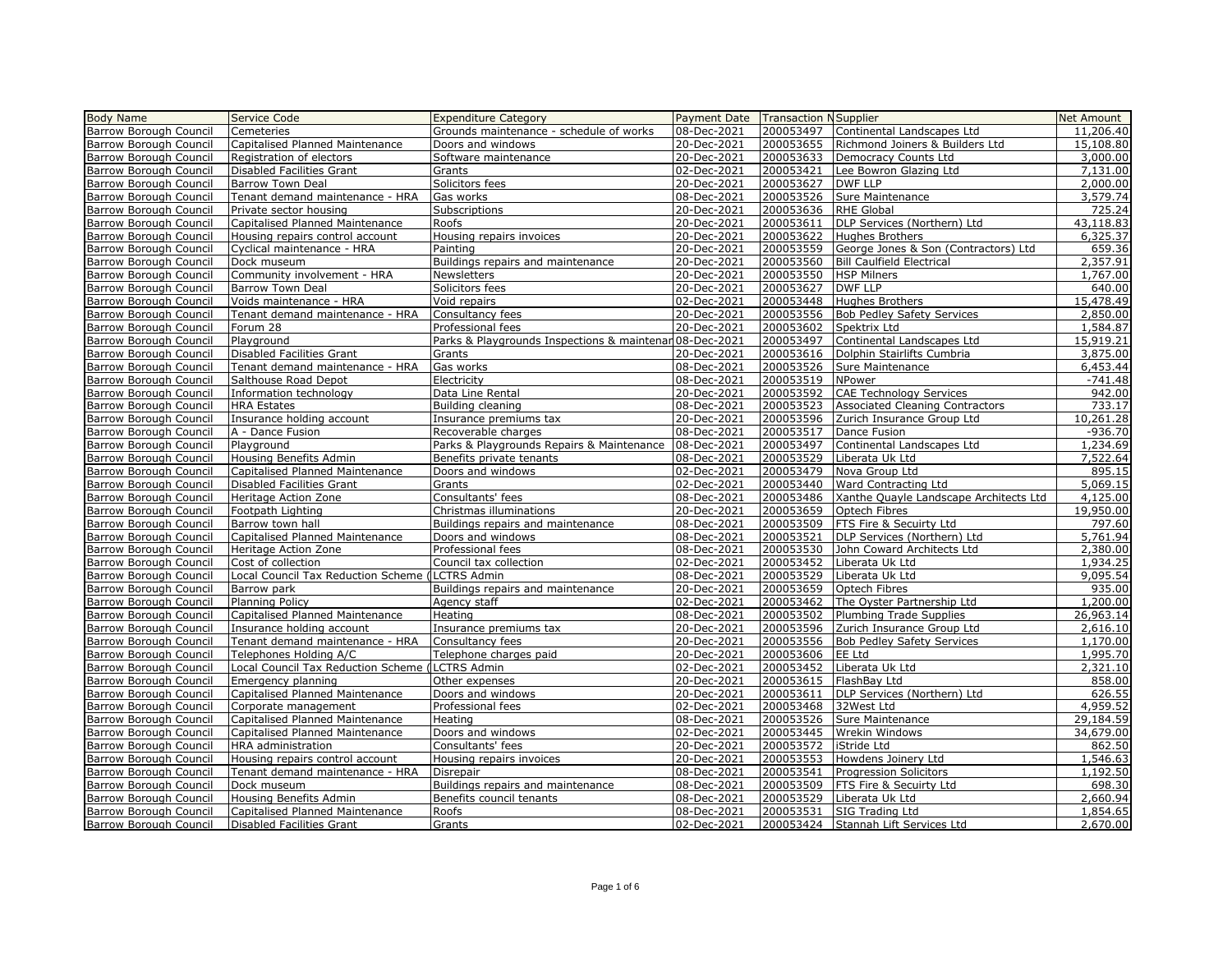| <b>Body Name</b>              | Service Code                               | <b>Expenditure Category</b>       | Payment Date Transaction NSupplier |                   |                                          | Net Amount |
|-------------------------------|--------------------------------------------|-----------------------------------|------------------------------------|-------------------|------------------------------------------|------------|
| <b>Barrow Borough Council</b> | Street fittings                            | Street nameplates                 | 08-Dec-2021                        | 200053525         | <b>Hughes Brothers</b>                   | 1,034.29   |
| Barrow Borough Council        | Information technology                     | Agency staff                      | 20-Dec-2021                        | 200053574         | VennGroup Recruitment                    | 1,250.00   |
| <b>Barrow Borough Council</b> | Capitalised Planned Maintenance            | Doors and windows                 | 08-Dec-2021                        | 200053521         | DLP Services (Northern) Ltd              | 6,296.31   |
| Barrow Borough Council        | Suspense accounts                          | Income suspense account           | 08-Dec-2021                        | 200053492         | Poole Townsend                           | 737.80     |
| Barrow Borough Council        | Insurance holding account                  | Insurance premiums                | 20-Dec-2021                        | 200053596         | Zurich Insurance Group Ltd               | 85,510.62  |
| Barrow Borough Council        | Major works maintenance - HRA              | Adaptations                       | 20-Dec-2021                        | 200053650         | Coram Holding Ltd                        | 864.28     |
| Barrow Borough Council        | Local Council Tax Reduction Scheme         | LCTRS Admin                       | 02-Dec-2021                        | 200053452         | Liberata Uk Ltd                          | 709.28     |
|                               |                                            |                                   | 20-Dec-2021                        | 200053595         | <b>Growing Concerns</b>                  | 1,393.00   |
| Barrow Borough Council        | Street cleansing<br>Housing Benefits Admin | Litter bins                       | 02-Dec-2021                        | 200053452         | Liberata Uk Ltd                          | 928.44     |
| Barrow Borough Council        |                                            | Benefits private tenants          |                                    |                   |                                          |            |
| Barrow Borough Council        | Capitalised Planned Maintenance            | Doors and windows                 | 08-Dec-2021                        | 200053521         | DLP Services (Northern) Ltd              | 4,645.20   |
| Barrow Borough Council        | Current assets - stocks                    | Museum stock                      | 02-Dec-2021                        | 200053471         | <b>Brandart Ltd</b>                      | 540.00     |
| Barrow Borough Council        | Major works maintenance - HRA              | Adaptations                       | 02-Dec-2021                        | 200053466         | Coram Holding Ltd                        | 653.93     |
| Barrow Borough Council        | Corporate management                       | Solicitors fees                   | 02-Dec-2021                        | 200053419         | Livingstons Solicitors                   | 1,878.50   |
| Barrow Borough Council        | Crematorium                                | Gas                               | 02-Dec-2021                        | 200053476         | Corona Energy                            | 2,490.03   |
| <b>Barrow Borough Council</b> | Capitalised Planned Maintenance            | Doors and windows                 | 20-Dec-2021                        | 200053617         | Wrekin Windows                           | 11,294.09  |
| Barrow Borough Council        | Disabled Facilities Grant                  | Grants                            | 02-Dec-2021                        | 200053444         | Dolphin Stairlifts Cumbria               | 2,370.00   |
| Barrow Borough Council        | Disabled Facilities Grant                  | Grants                            | 20-Dec-2021                        | 200053601         | Prism Medical UK Ltd                     | 2,038.00   |
| Barrow Borough Council        | Disabled Facilities Grant                  | Grants                            | 02-Dec-2021                        | 200053421         | Lee Bowron Glazing Ltd                   | 4,690.00   |
| <b>Barrow Borough Council</b> | Housing repairs control account            | Housing repairs invoices          | 02-Dec-2021                        | 200053467         | UK Environmental & Asbestos Solutions Lt | 525.00     |
| Barrow Borough Council        | Cyclical maintenance - HRA                 | Painting                          | 20-Dec-2021                        | 200053559         | George Jones & Son (Contractors) Ltd     | 659.36     |
| <b>Barrow Borough Council</b> | Major works maintenance - HRA              | Communal entrances                | 02-Dec-2021                        | 200053467         | UK Environmental & Asbestos Solutions Lt | 825.00     |
| <b>Barrow Borough Council</b> | Finance Department                         | Professional fees                 | 20-Dec-2021                        | 200053643         | Focus on Banking Ltd                     | 1,700.00   |
| Barrow Borough Council        | Information technology                     | Licences                          | 02-Dec-2021                        | 200053456         | Vodafone Ltd                             | 6,705.59   |
| Barrow Borough Council        | Capitalised Planned Maintenance            | Rewires                           | 20-Dec-2021                        | 200053624         | Rexel UK Ltd                             | 539.86     |
| Barrow Borough Council        | Disabled Facilities Grant                  | Grants                            | 20-Dec-2021                        | 200053555         | Ward Contracting Ltd                     | 5,880.00   |
| Barrow Borough Council        | Information technology                     | Agency staff                      | 20-Dec-2021                        | 200053574         | VennGroup Recruitment                    | 1,250.00   |
| Barrow Borough Council        | Major works maintenance - HRA              | Shop repairs                      | 02-Dec-2021                        | 200053477         | Horrocks (NorthWest) Ltd                 | 1,230.00   |
| <b>Barrow Borough Council</b> | Off street car parking                     | Building cleaning                 | 02-Dec-2021                        | 200053416         | <b>Growing Concerns</b>                  | 564.87     |
| Barrow Borough Council        | Off street car parking                     | Buildings repairs and maintenance | 02-Dec-2021                        | 200053407         | <b>Bill Caulfield Electrical</b>         | 1,875.00   |
| Barrow Borough Council        | RTB administration - HRA                   | Professional fees                 | 20-Dec-2021                        | 200053634         | Lambert Smith Hampton                    | 1,050,00   |
| Barrow Borough Council        | Capitalised Planned Maintenance            | Doors and windows                 | 20-Dec-2021                        | 200053611         | DLP Services (Northern) Ltd              | 23,966.41  |
| Barrow Borough Council        | Local Council Tax Reduction Scheme         | LCTRS Admin                       | 20-Dec-2021                        | 200053629         | Liberata Uk Ltd                          | 936.13     |
| Barrow Borough Council        | Housing repairs control account            | Housing repairs invoices          | 02-Dec-2021                        | 200053435         | Howdens Joinery Ltd                      | 1,008.56   |
| Barrow Borough Council        | Dock museum                                | Building cleaning                 | 20-Dec-2021                        | 200053610         | Elior UK Ltd                             | 1,801.43   |
| <b>Barrow Borough Council</b> | Housing repairs control account            | Housing repairs invoices          | 08-Dec-2021                        | 200053525         | <b>Hughes Brothers</b>                   | 10,327.14  |
| Barrow Borough Council        | Tenant demand maintenance - HRA            | Consultancy fees                  | 08-Dec-2021                        | 200053541         | <b>Progression Solicitors</b>            | 1,552.50   |
| Barrow Borough Council        | Major works maintenance - HRA              | Door entry                        | 02-Dec-2021                        | 200053405         | Keith Wilson Elec Con Ltd                | 3,500.00   |
| Barrow Borough Council        | Major works maintenance - HRA              | Adaptations                       | 02-Dec-2021                        | 200053427         | DLP Services (Northern) Ltd              | 854.08     |
| Barrow Borough Council        | Cyclical maintenance - HRA                 | Painting                          | 20-Dec-2021                        | 200053559         | George Jones & Son (Contractors) Ltd     | 659.36     |
| Barrow Borough Council        | Information technology                     | Agency staff                      | 20-Dec-2021                        | 200053574         | VennGroup Recruitment                    | 1,250.00   |
| Barrow Borough Council        | Disabled Facilities Grant                  | Grants                            | 02-Dec-2021                        | 200053444         | Dolphin Stairlifts Cumbria               | 2,750.00   |
| <b>Barrow Borough Council</b> | Voids maintenance - HRA                    | Void repairs                      | 20-Dec-2021                        | 200053622         | <b>Hughes Brothers</b>                   | 11,051.20  |
| <b>Barrow Borough Council</b> | M - A Vision of Elvis                      | Professional fees                 | 02-Dec-2021                        | 200053484         | Artistes International Management        | 3,605.22   |
| Barrow Borough Council        | Voids maintenance - HRA                    | Void repairs                      | 02-Dec-2021                        | 200053448         | <b>Hughes Brothers</b>                   | 21,873.84  |
| Barrow Borough Council        | Cyclical maintenance - HRA                 | Electrical testing                | 20-Dec-2021                        | 200053558         | Keith Wilson Elec Con Ltd                | 1,878.77   |
| Barrow Borough Council        | A - Dance Fusion                           | Admissions                        | 08-Dec-2021                        | 200053517         | Dance Fusion                             | 5,155.00   |
| Barrow Borough Council        | Barrow town hall                           | Building cleaning                 | 08-Dec-2021                        | 200053523         | <b>Associated Cleaning Contractors</b>   | 551.60     |
| Barrow Borough Council        | Disabled Facilities Grant                  | Grants                            | 20-Dec-2021                        | 200053579         | Lee Postlethwaite Joiner                 | 989.00     |
| Barrow Borough Council        | Cyclical maintenance - HRA                 | Painting                          | 20-Dec-2021                        | 200053559         | George Jones & Son (Contractors) Ltd     | 659.36     |
| <b>Barrow Borough Council</b> | Cyclical maintenance - HRA                 | Electrical testing                | 20-Dec-2021                        | 200053558         | Keith Wilson Elec Con Ltd                | 6,250.37   |
| Barrow Borough Council        | Forum 28                                   | Gas                               | 02-Dec-2021                        | 200053476         | Corona Energy                            | 2,021.16   |
| Barrow Borough Council        | Street cleansing                           | Street cleansing                  | 20-Dec-2021                        | 200053632         | FCC Environment Services (UK) Ltd        | 8,397.28   |
| Barrow Borough Council        | Barrow town hall                           |                                   |                                    | 200053589         |                                          | 737.18     |
|                               |                                            | Buildings repairs and maintenance | 20-Dec-2021                        |                   | <b>FTS Fire &amp; Secuirty Ltd</b>       | 3,000.00   |
| Barrow Borough Council        | Low Carbon Barrow                          | Professional fees                 | 08-Dec-2021                        | 200053491 S4W Ltd |                                          |            |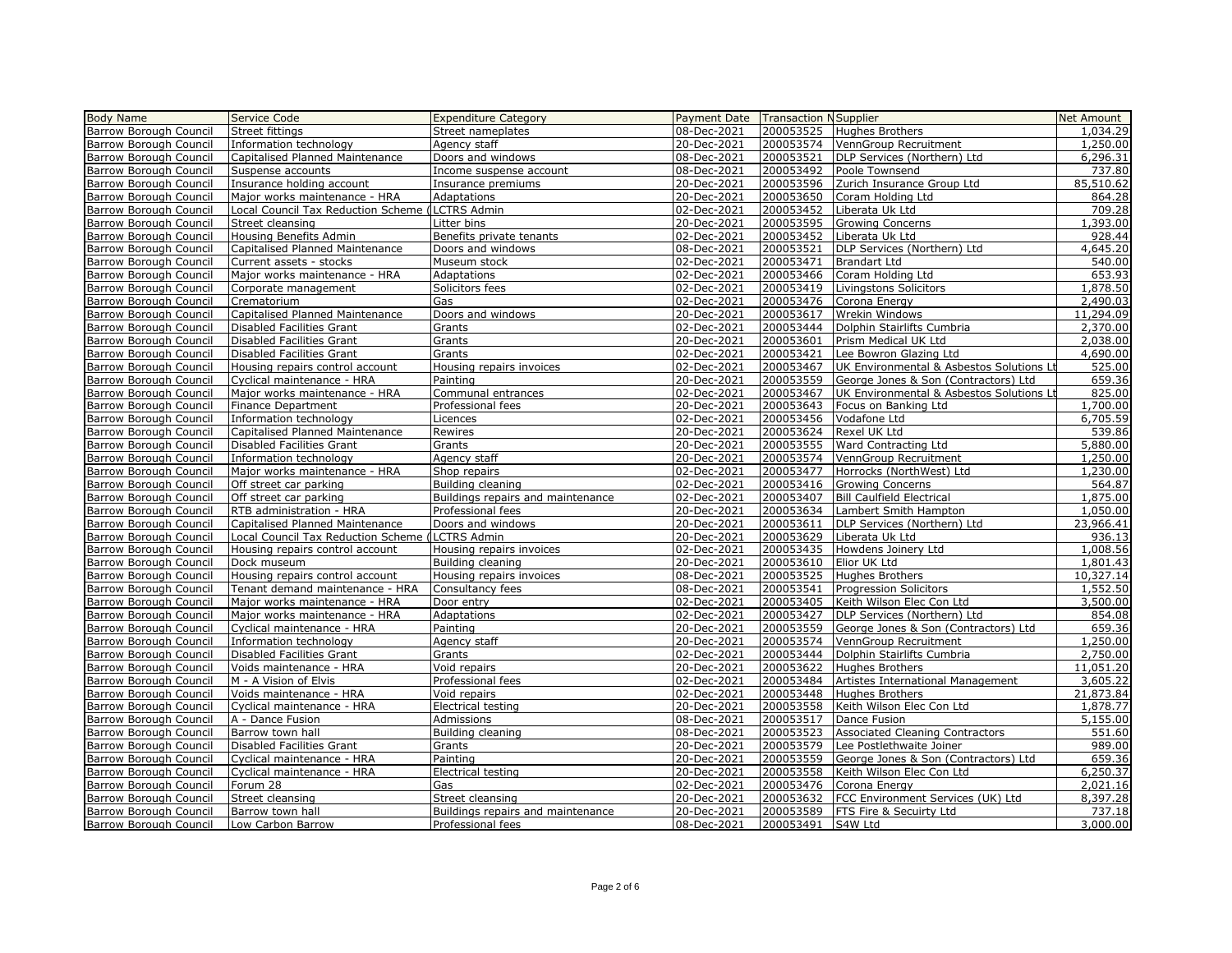| Payment Date Transaction NSupplier<br><b>Barrow Borough Council</b><br>Accommodation - homeless bed & breakfast 02-Dec-2021<br>200053451<br>Redacted Information<br>1,050.00<br><b>Homelessness</b><br>Capitalised Planned Maintenance<br>08-Dec-2021<br>200053531<br>SIG Trading Ltd<br>510.40<br>Roofs<br>Doors and windows<br>200053521<br>7,396.11<br><b>Barrow Borough Council</b><br>Capitalised Planned Maintenance<br>08-Dec-2021<br>DLP Services (Northern) Ltd<br>2,351.87<br>20-Dec-2021<br>200053617<br><b>Wrekin Windows</b><br>Capitalised Planned Maintenance<br>Doors and windows<br>02-Dec-2021<br>200053444<br>Dolphin Stairlifts Cumbria<br>5,000.00<br>Disabled Facilities Grant<br>Grants<br>200053562<br>Barrow Borough Council<br>Disabled Facilities Grant<br>Grants<br>20-Dec-2021<br>PPM Ltd<br>Barrow Borough Council<br>02-Dec-2021<br>200053407<br><b>Bill Caulfield Electrical</b><br>The markets<br>Buildings repairs and maintenance<br>200053560<br>The markets<br>20-Dec-2021<br>Bill Caulfield Electrical<br>Buildings repairs and maintenance<br>Barrow Borough Council<br>Capitalised Planned Maintenance<br>Roofs<br>08-Dec-2021<br>200053521<br>DLP Services (Northern) Ltd<br>200053526<br>Barrow Borough Council<br>Tenant demand maintenance - HRA<br>Gas works<br>08-Dec-2021<br>Sure Maintenance<br>20-Dec-2021<br>200053611<br>DLP Services (Northern) Ltd<br>Major works maintenance - HRA<br>Adaptations<br>Barrow Borough Council<br>FCC Environment Services (UK) Ltd<br>Recycling<br>Recycling collection and processing<br>20-Dec-2021<br>200053632<br>200053580<br>Barrow Borough Council<br>Events<br>Professional fees<br>20-Dec-2021<br>Love Barrow Awards<br>02-Dec-2021<br>200053454<br>Barrow Borough Council<br>Capitalised Planned Maintenance<br>Roofs<br>SIG Trading Ltd<br>200053469<br>Capitalised Planned Maintenance<br>Doors and windows<br>02-Dec-2021<br>Richmond Joiners & Builders Ltd<br>200053601<br>Disabled Facilities Grant<br>Grants<br>20-Dec-2021<br>Prism Medical UK Ltd<br>2,644.84<br>200053496<br>992.32<br>Barrow Borough Council<br>Housing repairs control account<br>Housing repairs invoices<br>08-Dec-2021<br>Howdens Joinery Ltd<br>200053553<br>998.16<br>20-Dec-2021<br>Howdens Joinery Ltd<br>Housing repairs control account<br>Housing repairs invoices<br>200053583<br>826.00<br>Current assets - payments in advance Payment in advance - GF<br>20-Dec-2021<br>Cummins-Allison Ltd<br>200053406<br>George Jones & Son (Contractors) Ltd<br>6,647.20<br>Barrow Borough Council<br>Cyclical maintenance - HRA<br>02-Dec-2021<br>Painting<br>Doors and windows<br>08-Dec-2021<br>200053488<br>Nova Group Ltd<br>2,459.26<br>Capitalised Planned Maintenance<br>20-Dec-2021<br>200053616<br>4,240.00<br>Disabled Facilities Grant<br>Grants<br>Dolphin Stairlifts Cumbria<br>200053663<br>Ocean Construction UK Ltd<br>3,375.59<br>Housing repairs control account<br>Housing repairs invoices<br>20-Dec-2021<br>20-Dec-2021<br>200053622<br>Hughes Brothers<br>18,699.90<br>Housing repairs control account<br>Housing repairs invoices<br>02-Dec-2021<br>200053476<br>1,185.60<br>Dock museum<br>Gas<br>Corona Energy<br>Building cleaning<br>200053523<br><b>Associated Cleaning Contractors</b><br>Craven house<br>08-Dec-2021<br>20-Dec-2021<br>200053596<br>Barrow Borough Council<br>Insurance holding account<br>Insurance premiums<br>Zurich Insurance Group Ltd<br>200053611<br>Major works maintenance - HRA<br>Repointing Walney<br>20-Dec-2021<br>DLP Services (Northern) Ltd<br>Council tax collection<br>02-Dec-2021<br>200053452<br>Liberata Uk Ltd<br>Barrow Borough Council<br>Cost of collection<br>200053525<br>Barrow Borough Council<br>Cemeteries<br>Buildings repairs and maintenance<br>08-Dec-2021<br>Hughes Brothers<br>Barrow Borough Council<br>Tenant demand maintenance - HRA<br>02-Dec-2021<br>200053473<br><b>Progression Solicitors</b><br>Consultancy fees<br>02-Dec-2021<br>200053411<br>Heritage Action Zone<br><b>HAZ Cultural Programme</b><br>Art Gene<br>200053486<br>Xanthe Quayle Landscape Architects Ltd<br>Heritage Action Zone<br>Consultants' fees<br>08-Dec-2021<br>Barrow Borough Council<br>Phoenix Business Centre<br>Solicitors fees<br>20-Dec-2021<br>200053582<br><b>Brown Barron Solicitors</b><br>200053452<br>Barrow Borough Council<br>Housing Benefits Admin<br>Benefits private tenants<br>02-Dec-2021<br>Liberata Uk Ltd<br>Barrow Borough Council<br>Capitalised Planned Maintenance<br>08-Dec-2021<br>200053531<br>SIG Trading Ltd<br>1,854.65<br>Roofs<br>Contain Outbreak Management Fund<br>02-Dec-2021<br>200053468<br>32West Ltd<br>2,156.00<br><b>Barrow Borough Council</b><br>Emergency planning<br>1,418.53<br>Barrow Borough Council<br>Crematorium<br>Grounds maintenance - other works<br>08-Dec-2021<br>200053497<br>Continental Landscapes Ltd<br>Barrow Borough Council<br>02-Dec-2021<br>200053476<br>1,623.88<br>Barrow town hall<br>Gas<br>Corona Energy<br>Current assets - payments in advance Payment in advance - GF<br>20-Dec-2021<br>200053596<br>Zurich Insurance Group Ltd<br>95,771.89<br>200053541<br>697.50<br>Barrow Borough Council<br>Tenant demand maintenance - HRA<br>08-Dec-2021<br>Progression Solicitors<br>Disrepair<br>200053659<br>1,368.00<br>The park leisure centre<br>Computer hardware purchase<br>20-Dec-2021<br>Optech Fibres<br>200053556<br>Barrow Borough Council<br>Consultants' fees<br>20-Dec-2021<br><b>Bob Pedley Safety Services</b><br>3,503.00<br>Technical services | <b>Body Name</b> | <b>Service Code</b> | <b>Expenditure Category</b> |  | Net Amount |
|----------------------------------------------------------------------------------------------------------------------------------------------------------------------------------------------------------------------------------------------------------------------------------------------------------------------------------------------------------------------------------------------------------------------------------------------------------------------------------------------------------------------------------------------------------------------------------------------------------------------------------------------------------------------------------------------------------------------------------------------------------------------------------------------------------------------------------------------------------------------------------------------------------------------------------------------------------------------------------------------------------------------------------------------------------------------------------------------------------------------------------------------------------------------------------------------------------------------------------------------------------------------------------------------------------------------------------------------------------------------------------------------------------------------------------------------------------------------------------------------------------------------------------------------------------------------------------------------------------------------------------------------------------------------------------------------------------------------------------------------------------------------------------------------------------------------------------------------------------------------------------------------------------------------------------------------------------------------------------------------------------------------------------------------------------------------------------------------------------------------------------------------------------------------------------------------------------------------------------------------------------------------------------------------------------------------------------------------------------------------------------------------------------------------------------------------------------------------------------------------------------------------------------------------------------------------------------------------------------------------------------------------------------------------------------------------------------------------------------------------------------------------------------------------------------------------------------------------------------------------------------------------------------------------------------------------------------------------------------------------------------------------------------------------------------------------------------------------------------------------------------------------------------------------------------------------------------------------------------------------------------------------------------------------------------------------------------------------------------------------------------------------------------------------------------------------------------------------------------------------------------------------------------------------------------------------------------------------------------------------------------------------------------------------------------------------------------------------------------------------------------------------------------------------------------------------------------------------------------------------------------------------------------------------------------------------------------------------------------------------------------------------------------------------------------------------------------------------------------------------------------------------------------------------------------------------------------------------------------------------------------------------------------------------------------------------------------------------------------------------------------------------------------------------------------------------------------------------------------------------------------------------------------------------------------------------------------------------------------------------------------------------------------------------------------------------------------------------------------------------------------------------------------------------------------------------------------------------------------------------------------------------------------------------------------------------------------------------------------------------------------------------------------------------------------------------------------------------------------------------------------------------------------------------------------------------------------------------------------------------------------------------------------------------------------------------------------------------------------------------------------------------------------------------------------------------------------------------------------------------------------------------------------------------------------------------------------------------|------------------|---------------------|-----------------------------|--|------------|
| <b>Barrow Borough Council</b><br>Barrow Borough Council<br><b>Barrow Borough Council</b><br>Barrow Borough Council<br>Barrow Borough Council<br><b>Barrow Borough Council</b><br><b>Barrow Borough Council</b><br>Barrow Borough Council<br><b>Barrow Borough Council</b><br><b>Barrow Borough Council</b><br><b>Barrow Borough Council</b><br><b>Barrow Borough Council</b><br><b>Barrow Borough Council</b><br>Barrow Borough Council<br><b>Barrow Borough Council</b><br>Barrow Borough Council<br><b>Barrow Borough Council</b><br>Barrow Borough Council<br><b>Barrow Borough Council</b><br><b>Barrow Borough Council</b>                                                                                                                                                                                                                                                                                                                                                                                                                                                                                                                                                                                                                                                                                                                                                                                                                                                                                                                                                                                                                                                                                                                                                                                                                                                                                                                                                                                                                                                                                                                                                                                                                                                                                                                                                                                                                                                                                                                                                                                                                                                                                                                                                                                                                                                                                                                                                                                                                                                                                                                                                                                                                                                                                                                                                                                                                                                                                                                                                                                                                                                                                                                                                                                                                                                                                                                                                                                                                                                                                                                                                                                                                                                                                                                                                                                                                                                                                                                                                                                                                                                                                                                                                                                                                                                                                                                                                                                                                                                                                                                                                                                                                                                                                                                                                                                                                                                                                                                                                              |                  |                     |                             |  |            |
|                                                                                                                                                                                                                                                                                                                                                                                                                                                                                                                                                                                                                                                                                                                                                                                                                                                                                                                                                                                                                                                                                                                                                                                                                                                                                                                                                                                                                                                                                                                                                                                                                                                                                                                                                                                                                                                                                                                                                                                                                                                                                                                                                                                                                                                                                                                                                                                                                                                                                                                                                                                                                                                                                                                                                                                                                                                                                                                                                                                                                                                                                                                                                                                                                                                                                                                                                                                                                                                                                                                                                                                                                                                                                                                                                                                                                                                                                                                                                                                                                                                                                                                                                                                                                                                                                                                                                                                                                                                                                                                                                                                                                                                                                                                                                                                                                                                                                                                                                                                                                                                                                                                                                                                                                                                                                                                                                                                                                                                                                                                                                                                              |                  |                     |                             |  |            |
|                                                                                                                                                                                                                                                                                                                                                                                                                                                                                                                                                                                                                                                                                                                                                                                                                                                                                                                                                                                                                                                                                                                                                                                                                                                                                                                                                                                                                                                                                                                                                                                                                                                                                                                                                                                                                                                                                                                                                                                                                                                                                                                                                                                                                                                                                                                                                                                                                                                                                                                                                                                                                                                                                                                                                                                                                                                                                                                                                                                                                                                                                                                                                                                                                                                                                                                                                                                                                                                                                                                                                                                                                                                                                                                                                                                                                                                                                                                                                                                                                                                                                                                                                                                                                                                                                                                                                                                                                                                                                                                                                                                                                                                                                                                                                                                                                                                                                                                                                                                                                                                                                                                                                                                                                                                                                                                                                                                                                                                                                                                                                                                              |                  |                     |                             |  |            |
|                                                                                                                                                                                                                                                                                                                                                                                                                                                                                                                                                                                                                                                                                                                                                                                                                                                                                                                                                                                                                                                                                                                                                                                                                                                                                                                                                                                                                                                                                                                                                                                                                                                                                                                                                                                                                                                                                                                                                                                                                                                                                                                                                                                                                                                                                                                                                                                                                                                                                                                                                                                                                                                                                                                                                                                                                                                                                                                                                                                                                                                                                                                                                                                                                                                                                                                                                                                                                                                                                                                                                                                                                                                                                                                                                                                                                                                                                                                                                                                                                                                                                                                                                                                                                                                                                                                                                                                                                                                                                                                                                                                                                                                                                                                                                                                                                                                                                                                                                                                                                                                                                                                                                                                                                                                                                                                                                                                                                                                                                                                                                                                              |                  |                     |                             |  |            |
|                                                                                                                                                                                                                                                                                                                                                                                                                                                                                                                                                                                                                                                                                                                                                                                                                                                                                                                                                                                                                                                                                                                                                                                                                                                                                                                                                                                                                                                                                                                                                                                                                                                                                                                                                                                                                                                                                                                                                                                                                                                                                                                                                                                                                                                                                                                                                                                                                                                                                                                                                                                                                                                                                                                                                                                                                                                                                                                                                                                                                                                                                                                                                                                                                                                                                                                                                                                                                                                                                                                                                                                                                                                                                                                                                                                                                                                                                                                                                                                                                                                                                                                                                                                                                                                                                                                                                                                                                                                                                                                                                                                                                                                                                                                                                                                                                                                                                                                                                                                                                                                                                                                                                                                                                                                                                                                                                                                                                                                                                                                                                                                              |                  |                     |                             |  |            |
|                                                                                                                                                                                                                                                                                                                                                                                                                                                                                                                                                                                                                                                                                                                                                                                                                                                                                                                                                                                                                                                                                                                                                                                                                                                                                                                                                                                                                                                                                                                                                                                                                                                                                                                                                                                                                                                                                                                                                                                                                                                                                                                                                                                                                                                                                                                                                                                                                                                                                                                                                                                                                                                                                                                                                                                                                                                                                                                                                                                                                                                                                                                                                                                                                                                                                                                                                                                                                                                                                                                                                                                                                                                                                                                                                                                                                                                                                                                                                                                                                                                                                                                                                                                                                                                                                                                                                                                                                                                                                                                                                                                                                                                                                                                                                                                                                                                                                                                                                                                                                                                                                                                                                                                                                                                                                                                                                                                                                                                                                                                                                                                              |                  |                     |                             |  |            |
|                                                                                                                                                                                                                                                                                                                                                                                                                                                                                                                                                                                                                                                                                                                                                                                                                                                                                                                                                                                                                                                                                                                                                                                                                                                                                                                                                                                                                                                                                                                                                                                                                                                                                                                                                                                                                                                                                                                                                                                                                                                                                                                                                                                                                                                                                                                                                                                                                                                                                                                                                                                                                                                                                                                                                                                                                                                                                                                                                                                                                                                                                                                                                                                                                                                                                                                                                                                                                                                                                                                                                                                                                                                                                                                                                                                                                                                                                                                                                                                                                                                                                                                                                                                                                                                                                                                                                                                                                                                                                                                                                                                                                                                                                                                                                                                                                                                                                                                                                                                                                                                                                                                                                                                                                                                                                                                                                                                                                                                                                                                                                                                              |                  |                     |                             |  | 1,160.00   |
|                                                                                                                                                                                                                                                                                                                                                                                                                                                                                                                                                                                                                                                                                                                                                                                                                                                                                                                                                                                                                                                                                                                                                                                                                                                                                                                                                                                                                                                                                                                                                                                                                                                                                                                                                                                                                                                                                                                                                                                                                                                                                                                                                                                                                                                                                                                                                                                                                                                                                                                                                                                                                                                                                                                                                                                                                                                                                                                                                                                                                                                                                                                                                                                                                                                                                                                                                                                                                                                                                                                                                                                                                                                                                                                                                                                                                                                                                                                                                                                                                                                                                                                                                                                                                                                                                                                                                                                                                                                                                                                                                                                                                                                                                                                                                                                                                                                                                                                                                                                                                                                                                                                                                                                                                                                                                                                                                                                                                                                                                                                                                                                              |                  |                     |                             |  | 1,200.00   |
|                                                                                                                                                                                                                                                                                                                                                                                                                                                                                                                                                                                                                                                                                                                                                                                                                                                                                                                                                                                                                                                                                                                                                                                                                                                                                                                                                                                                                                                                                                                                                                                                                                                                                                                                                                                                                                                                                                                                                                                                                                                                                                                                                                                                                                                                                                                                                                                                                                                                                                                                                                                                                                                                                                                                                                                                                                                                                                                                                                                                                                                                                                                                                                                                                                                                                                                                                                                                                                                                                                                                                                                                                                                                                                                                                                                                                                                                                                                                                                                                                                                                                                                                                                                                                                                                                                                                                                                                                                                                                                                                                                                                                                                                                                                                                                                                                                                                                                                                                                                                                                                                                                                                                                                                                                                                                                                                                                                                                                                                                                                                                                                              |                  |                     |                             |  | 860.00     |
|                                                                                                                                                                                                                                                                                                                                                                                                                                                                                                                                                                                                                                                                                                                                                                                                                                                                                                                                                                                                                                                                                                                                                                                                                                                                                                                                                                                                                                                                                                                                                                                                                                                                                                                                                                                                                                                                                                                                                                                                                                                                                                                                                                                                                                                                                                                                                                                                                                                                                                                                                                                                                                                                                                                                                                                                                                                                                                                                                                                                                                                                                                                                                                                                                                                                                                                                                                                                                                                                                                                                                                                                                                                                                                                                                                                                                                                                                                                                                                                                                                                                                                                                                                                                                                                                                                                                                                                                                                                                                                                                                                                                                                                                                                                                                                                                                                                                                                                                                                                                                                                                                                                                                                                                                                                                                                                                                                                                                                                                                                                                                                                              |                  |                     |                             |  | 4,373.52   |
|                                                                                                                                                                                                                                                                                                                                                                                                                                                                                                                                                                                                                                                                                                                                                                                                                                                                                                                                                                                                                                                                                                                                                                                                                                                                                                                                                                                                                                                                                                                                                                                                                                                                                                                                                                                                                                                                                                                                                                                                                                                                                                                                                                                                                                                                                                                                                                                                                                                                                                                                                                                                                                                                                                                                                                                                                                                                                                                                                                                                                                                                                                                                                                                                                                                                                                                                                                                                                                                                                                                                                                                                                                                                                                                                                                                                                                                                                                                                                                                                                                                                                                                                                                                                                                                                                                                                                                                                                                                                                                                                                                                                                                                                                                                                                                                                                                                                                                                                                                                                                                                                                                                                                                                                                                                                                                                                                                                                                                                                                                                                                                                              |                  |                     |                             |  | 15,086.30  |
|                                                                                                                                                                                                                                                                                                                                                                                                                                                                                                                                                                                                                                                                                                                                                                                                                                                                                                                                                                                                                                                                                                                                                                                                                                                                                                                                                                                                                                                                                                                                                                                                                                                                                                                                                                                                                                                                                                                                                                                                                                                                                                                                                                                                                                                                                                                                                                                                                                                                                                                                                                                                                                                                                                                                                                                                                                                                                                                                                                                                                                                                                                                                                                                                                                                                                                                                                                                                                                                                                                                                                                                                                                                                                                                                                                                                                                                                                                                                                                                                                                                                                                                                                                                                                                                                                                                                                                                                                                                                                                                                                                                                                                                                                                                                                                                                                                                                                                                                                                                                                                                                                                                                                                                                                                                                                                                                                                                                                                                                                                                                                                                              |                  |                     |                             |  | 10,063.25  |
|                                                                                                                                                                                                                                                                                                                                                                                                                                                                                                                                                                                                                                                                                                                                                                                                                                                                                                                                                                                                                                                                                                                                                                                                                                                                                                                                                                                                                                                                                                                                                                                                                                                                                                                                                                                                                                                                                                                                                                                                                                                                                                                                                                                                                                                                                                                                                                                                                                                                                                                                                                                                                                                                                                                                                                                                                                                                                                                                                                                                                                                                                                                                                                                                                                                                                                                                                                                                                                                                                                                                                                                                                                                                                                                                                                                                                                                                                                                                                                                                                                                                                                                                                                                                                                                                                                                                                                                                                                                                                                                                                                                                                                                                                                                                                                                                                                                                                                                                                                                                                                                                                                                                                                                                                                                                                                                                                                                                                                                                                                                                                                                              |                  |                     |                             |  | 6,718.16   |
|                                                                                                                                                                                                                                                                                                                                                                                                                                                                                                                                                                                                                                                                                                                                                                                                                                                                                                                                                                                                                                                                                                                                                                                                                                                                                                                                                                                                                                                                                                                                                                                                                                                                                                                                                                                                                                                                                                                                                                                                                                                                                                                                                                                                                                                                                                                                                                                                                                                                                                                                                                                                                                                                                                                                                                                                                                                                                                                                                                                                                                                                                                                                                                                                                                                                                                                                                                                                                                                                                                                                                                                                                                                                                                                                                                                                                                                                                                                                                                                                                                                                                                                                                                                                                                                                                                                                                                                                                                                                                                                                                                                                                                                                                                                                                                                                                                                                                                                                                                                                                                                                                                                                                                                                                                                                                                                                                                                                                                                                                                                                                                                              |                  |                     |                             |  | 1,500.00   |
|                                                                                                                                                                                                                                                                                                                                                                                                                                                                                                                                                                                                                                                                                                                                                                                                                                                                                                                                                                                                                                                                                                                                                                                                                                                                                                                                                                                                                                                                                                                                                                                                                                                                                                                                                                                                                                                                                                                                                                                                                                                                                                                                                                                                                                                                                                                                                                                                                                                                                                                                                                                                                                                                                                                                                                                                                                                                                                                                                                                                                                                                                                                                                                                                                                                                                                                                                                                                                                                                                                                                                                                                                                                                                                                                                                                                                                                                                                                                                                                                                                                                                                                                                                                                                                                                                                                                                                                                                                                                                                                                                                                                                                                                                                                                                                                                                                                                                                                                                                                                                                                                                                                                                                                                                                                                                                                                                                                                                                                                                                                                                                                              |                  |                     |                             |  | 9,273.25   |
|                                                                                                                                                                                                                                                                                                                                                                                                                                                                                                                                                                                                                                                                                                                                                                                                                                                                                                                                                                                                                                                                                                                                                                                                                                                                                                                                                                                                                                                                                                                                                                                                                                                                                                                                                                                                                                                                                                                                                                                                                                                                                                                                                                                                                                                                                                                                                                                                                                                                                                                                                                                                                                                                                                                                                                                                                                                                                                                                                                                                                                                                                                                                                                                                                                                                                                                                                                                                                                                                                                                                                                                                                                                                                                                                                                                                                                                                                                                                                                                                                                                                                                                                                                                                                                                                                                                                                                                                                                                                                                                                                                                                                                                                                                                                                                                                                                                                                                                                                                                                                                                                                                                                                                                                                                                                                                                                                                                                                                                                                                                                                                                              |                  |                     |                             |  | 7,599.25   |
|                                                                                                                                                                                                                                                                                                                                                                                                                                                                                                                                                                                                                                                                                                                                                                                                                                                                                                                                                                                                                                                                                                                                                                                                                                                                                                                                                                                                                                                                                                                                                                                                                                                                                                                                                                                                                                                                                                                                                                                                                                                                                                                                                                                                                                                                                                                                                                                                                                                                                                                                                                                                                                                                                                                                                                                                                                                                                                                                                                                                                                                                                                                                                                                                                                                                                                                                                                                                                                                                                                                                                                                                                                                                                                                                                                                                                                                                                                                                                                                                                                                                                                                                                                                                                                                                                                                                                                                                                                                                                                                                                                                                                                                                                                                                                                                                                                                                                                                                                                                                                                                                                                                                                                                                                                                                                                                                                                                                                                                                                                                                                                                              |                  |                     |                             |  |            |
|                                                                                                                                                                                                                                                                                                                                                                                                                                                                                                                                                                                                                                                                                                                                                                                                                                                                                                                                                                                                                                                                                                                                                                                                                                                                                                                                                                                                                                                                                                                                                                                                                                                                                                                                                                                                                                                                                                                                                                                                                                                                                                                                                                                                                                                                                                                                                                                                                                                                                                                                                                                                                                                                                                                                                                                                                                                                                                                                                                                                                                                                                                                                                                                                                                                                                                                                                                                                                                                                                                                                                                                                                                                                                                                                                                                                                                                                                                                                                                                                                                                                                                                                                                                                                                                                                                                                                                                                                                                                                                                                                                                                                                                                                                                                                                                                                                                                                                                                                                                                                                                                                                                                                                                                                                                                                                                                                                                                                                                                                                                                                                                              |                  |                     |                             |  |            |
|                                                                                                                                                                                                                                                                                                                                                                                                                                                                                                                                                                                                                                                                                                                                                                                                                                                                                                                                                                                                                                                                                                                                                                                                                                                                                                                                                                                                                                                                                                                                                                                                                                                                                                                                                                                                                                                                                                                                                                                                                                                                                                                                                                                                                                                                                                                                                                                                                                                                                                                                                                                                                                                                                                                                                                                                                                                                                                                                                                                                                                                                                                                                                                                                                                                                                                                                                                                                                                                                                                                                                                                                                                                                                                                                                                                                                                                                                                                                                                                                                                                                                                                                                                                                                                                                                                                                                                                                                                                                                                                                                                                                                                                                                                                                                                                                                                                                                                                                                                                                                                                                                                                                                                                                                                                                                                                                                                                                                                                                                                                                                                                              |                  |                     |                             |  |            |
|                                                                                                                                                                                                                                                                                                                                                                                                                                                                                                                                                                                                                                                                                                                                                                                                                                                                                                                                                                                                                                                                                                                                                                                                                                                                                                                                                                                                                                                                                                                                                                                                                                                                                                                                                                                                                                                                                                                                                                                                                                                                                                                                                                                                                                                                                                                                                                                                                                                                                                                                                                                                                                                                                                                                                                                                                                                                                                                                                                                                                                                                                                                                                                                                                                                                                                                                                                                                                                                                                                                                                                                                                                                                                                                                                                                                                                                                                                                                                                                                                                                                                                                                                                                                                                                                                                                                                                                                                                                                                                                                                                                                                                                                                                                                                                                                                                                                                                                                                                                                                                                                                                                                                                                                                                                                                                                                                                                                                                                                                                                                                                                              |                  |                     |                             |  |            |
|                                                                                                                                                                                                                                                                                                                                                                                                                                                                                                                                                                                                                                                                                                                                                                                                                                                                                                                                                                                                                                                                                                                                                                                                                                                                                                                                                                                                                                                                                                                                                                                                                                                                                                                                                                                                                                                                                                                                                                                                                                                                                                                                                                                                                                                                                                                                                                                                                                                                                                                                                                                                                                                                                                                                                                                                                                                                                                                                                                                                                                                                                                                                                                                                                                                                                                                                                                                                                                                                                                                                                                                                                                                                                                                                                                                                                                                                                                                                                                                                                                                                                                                                                                                                                                                                                                                                                                                                                                                                                                                                                                                                                                                                                                                                                                                                                                                                                                                                                                                                                                                                                                                                                                                                                                                                                                                                                                                                                                                                                                                                                                                              |                  |                     |                             |  |            |
|                                                                                                                                                                                                                                                                                                                                                                                                                                                                                                                                                                                                                                                                                                                                                                                                                                                                                                                                                                                                                                                                                                                                                                                                                                                                                                                                                                                                                                                                                                                                                                                                                                                                                                                                                                                                                                                                                                                                                                                                                                                                                                                                                                                                                                                                                                                                                                                                                                                                                                                                                                                                                                                                                                                                                                                                                                                                                                                                                                                                                                                                                                                                                                                                                                                                                                                                                                                                                                                                                                                                                                                                                                                                                                                                                                                                                                                                                                                                                                                                                                                                                                                                                                                                                                                                                                                                                                                                                                                                                                                                                                                                                                                                                                                                                                                                                                                                                                                                                                                                                                                                                                                                                                                                                                                                                                                                                                                                                                                                                                                                                                                              |                  |                     |                             |  |            |
|                                                                                                                                                                                                                                                                                                                                                                                                                                                                                                                                                                                                                                                                                                                                                                                                                                                                                                                                                                                                                                                                                                                                                                                                                                                                                                                                                                                                                                                                                                                                                                                                                                                                                                                                                                                                                                                                                                                                                                                                                                                                                                                                                                                                                                                                                                                                                                                                                                                                                                                                                                                                                                                                                                                                                                                                                                                                                                                                                                                                                                                                                                                                                                                                                                                                                                                                                                                                                                                                                                                                                                                                                                                                                                                                                                                                                                                                                                                                                                                                                                                                                                                                                                                                                                                                                                                                                                                                                                                                                                                                                                                                                                                                                                                                                                                                                                                                                                                                                                                                                                                                                                                                                                                                                                                                                                                                                                                                                                                                                                                                                                                              |                  |                     |                             |  |            |
|                                                                                                                                                                                                                                                                                                                                                                                                                                                                                                                                                                                                                                                                                                                                                                                                                                                                                                                                                                                                                                                                                                                                                                                                                                                                                                                                                                                                                                                                                                                                                                                                                                                                                                                                                                                                                                                                                                                                                                                                                                                                                                                                                                                                                                                                                                                                                                                                                                                                                                                                                                                                                                                                                                                                                                                                                                                                                                                                                                                                                                                                                                                                                                                                                                                                                                                                                                                                                                                                                                                                                                                                                                                                                                                                                                                                                                                                                                                                                                                                                                                                                                                                                                                                                                                                                                                                                                                                                                                                                                                                                                                                                                                                                                                                                                                                                                                                                                                                                                                                                                                                                                                                                                                                                                                                                                                                                                                                                                                                                                                                                                                              |                  |                     |                             |  |            |
|                                                                                                                                                                                                                                                                                                                                                                                                                                                                                                                                                                                                                                                                                                                                                                                                                                                                                                                                                                                                                                                                                                                                                                                                                                                                                                                                                                                                                                                                                                                                                                                                                                                                                                                                                                                                                                                                                                                                                                                                                                                                                                                                                                                                                                                                                                                                                                                                                                                                                                                                                                                                                                                                                                                                                                                                                                                                                                                                                                                                                                                                                                                                                                                                                                                                                                                                                                                                                                                                                                                                                                                                                                                                                                                                                                                                                                                                                                                                                                                                                                                                                                                                                                                                                                                                                                                                                                                                                                                                                                                                                                                                                                                                                                                                                                                                                                                                                                                                                                                                                                                                                                                                                                                                                                                                                                                                                                                                                                                                                                                                                                                              |                  |                     |                             |  |            |
|                                                                                                                                                                                                                                                                                                                                                                                                                                                                                                                                                                                                                                                                                                                                                                                                                                                                                                                                                                                                                                                                                                                                                                                                                                                                                                                                                                                                                                                                                                                                                                                                                                                                                                                                                                                                                                                                                                                                                                                                                                                                                                                                                                                                                                                                                                                                                                                                                                                                                                                                                                                                                                                                                                                                                                                                                                                                                                                                                                                                                                                                                                                                                                                                                                                                                                                                                                                                                                                                                                                                                                                                                                                                                                                                                                                                                                                                                                                                                                                                                                                                                                                                                                                                                                                                                                                                                                                                                                                                                                                                                                                                                                                                                                                                                                                                                                                                                                                                                                                                                                                                                                                                                                                                                                                                                                                                                                                                                                                                                                                                                                                              |                  |                     |                             |  |            |
|                                                                                                                                                                                                                                                                                                                                                                                                                                                                                                                                                                                                                                                                                                                                                                                                                                                                                                                                                                                                                                                                                                                                                                                                                                                                                                                                                                                                                                                                                                                                                                                                                                                                                                                                                                                                                                                                                                                                                                                                                                                                                                                                                                                                                                                                                                                                                                                                                                                                                                                                                                                                                                                                                                                                                                                                                                                                                                                                                                                                                                                                                                                                                                                                                                                                                                                                                                                                                                                                                                                                                                                                                                                                                                                                                                                                                                                                                                                                                                                                                                                                                                                                                                                                                                                                                                                                                                                                                                                                                                                                                                                                                                                                                                                                                                                                                                                                                                                                                                                                                                                                                                                                                                                                                                                                                                                                                                                                                                                                                                                                                                                              |                  |                     |                             |  |            |
|                                                                                                                                                                                                                                                                                                                                                                                                                                                                                                                                                                                                                                                                                                                                                                                                                                                                                                                                                                                                                                                                                                                                                                                                                                                                                                                                                                                                                                                                                                                                                                                                                                                                                                                                                                                                                                                                                                                                                                                                                                                                                                                                                                                                                                                                                                                                                                                                                                                                                                                                                                                                                                                                                                                                                                                                                                                                                                                                                                                                                                                                                                                                                                                                                                                                                                                                                                                                                                                                                                                                                                                                                                                                                                                                                                                                                                                                                                                                                                                                                                                                                                                                                                                                                                                                                                                                                                                                                                                                                                                                                                                                                                                                                                                                                                                                                                                                                                                                                                                                                                                                                                                                                                                                                                                                                                                                                                                                                                                                                                                                                                                              |                  |                     |                             |  | 595.26     |
|                                                                                                                                                                                                                                                                                                                                                                                                                                                                                                                                                                                                                                                                                                                                                                                                                                                                                                                                                                                                                                                                                                                                                                                                                                                                                                                                                                                                                                                                                                                                                                                                                                                                                                                                                                                                                                                                                                                                                                                                                                                                                                                                                                                                                                                                                                                                                                                                                                                                                                                                                                                                                                                                                                                                                                                                                                                                                                                                                                                                                                                                                                                                                                                                                                                                                                                                                                                                                                                                                                                                                                                                                                                                                                                                                                                                                                                                                                                                                                                                                                                                                                                                                                                                                                                                                                                                                                                                                                                                                                                                                                                                                                                                                                                                                                                                                                                                                                                                                                                                                                                                                                                                                                                                                                                                                                                                                                                                                                                                                                                                                                                              |                  |                     |                             |  | 5,178.03   |
|                                                                                                                                                                                                                                                                                                                                                                                                                                                                                                                                                                                                                                                                                                                                                                                                                                                                                                                                                                                                                                                                                                                                                                                                                                                                                                                                                                                                                                                                                                                                                                                                                                                                                                                                                                                                                                                                                                                                                                                                                                                                                                                                                                                                                                                                                                                                                                                                                                                                                                                                                                                                                                                                                                                                                                                                                                                                                                                                                                                                                                                                                                                                                                                                                                                                                                                                                                                                                                                                                                                                                                                                                                                                                                                                                                                                                                                                                                                                                                                                                                                                                                                                                                                                                                                                                                                                                                                                                                                                                                                                                                                                                                                                                                                                                                                                                                                                                                                                                                                                                                                                                                                                                                                                                                                                                                                                                                                                                                                                                                                                                                                              |                  |                     |                             |  | 9,965.40   |
|                                                                                                                                                                                                                                                                                                                                                                                                                                                                                                                                                                                                                                                                                                                                                                                                                                                                                                                                                                                                                                                                                                                                                                                                                                                                                                                                                                                                                                                                                                                                                                                                                                                                                                                                                                                                                                                                                                                                                                                                                                                                                                                                                                                                                                                                                                                                                                                                                                                                                                                                                                                                                                                                                                                                                                                                                                                                                                                                                                                                                                                                                                                                                                                                                                                                                                                                                                                                                                                                                                                                                                                                                                                                                                                                                                                                                                                                                                                                                                                                                                                                                                                                                                                                                                                                                                                                                                                                                                                                                                                                                                                                                                                                                                                                                                                                                                                                                                                                                                                                                                                                                                                                                                                                                                                                                                                                                                                                                                                                                                                                                                                              |                  |                     |                             |  | 709.29     |
|                                                                                                                                                                                                                                                                                                                                                                                                                                                                                                                                                                                                                                                                                                                                                                                                                                                                                                                                                                                                                                                                                                                                                                                                                                                                                                                                                                                                                                                                                                                                                                                                                                                                                                                                                                                                                                                                                                                                                                                                                                                                                                                                                                                                                                                                                                                                                                                                                                                                                                                                                                                                                                                                                                                                                                                                                                                                                                                                                                                                                                                                                                                                                                                                                                                                                                                                                                                                                                                                                                                                                                                                                                                                                                                                                                                                                                                                                                                                                                                                                                                                                                                                                                                                                                                                                                                                                                                                                                                                                                                                                                                                                                                                                                                                                                                                                                                                                                                                                                                                                                                                                                                                                                                                                                                                                                                                                                                                                                                                                                                                                                                              |                  |                     |                             |  | 694.53     |
|                                                                                                                                                                                                                                                                                                                                                                                                                                                                                                                                                                                                                                                                                                                                                                                                                                                                                                                                                                                                                                                                                                                                                                                                                                                                                                                                                                                                                                                                                                                                                                                                                                                                                                                                                                                                                                                                                                                                                                                                                                                                                                                                                                                                                                                                                                                                                                                                                                                                                                                                                                                                                                                                                                                                                                                                                                                                                                                                                                                                                                                                                                                                                                                                                                                                                                                                                                                                                                                                                                                                                                                                                                                                                                                                                                                                                                                                                                                                                                                                                                                                                                                                                                                                                                                                                                                                                                                                                                                                                                                                                                                                                                                                                                                                                                                                                                                                                                                                                                                                                                                                                                                                                                                                                                                                                                                                                                                                                                                                                                                                                                                              |                  |                     |                             |  | 697.50     |
|                                                                                                                                                                                                                                                                                                                                                                                                                                                                                                                                                                                                                                                                                                                                                                                                                                                                                                                                                                                                                                                                                                                                                                                                                                                                                                                                                                                                                                                                                                                                                                                                                                                                                                                                                                                                                                                                                                                                                                                                                                                                                                                                                                                                                                                                                                                                                                                                                                                                                                                                                                                                                                                                                                                                                                                                                                                                                                                                                                                                                                                                                                                                                                                                                                                                                                                                                                                                                                                                                                                                                                                                                                                                                                                                                                                                                                                                                                                                                                                                                                                                                                                                                                                                                                                                                                                                                                                                                                                                                                                                                                                                                                                                                                                                                                                                                                                                                                                                                                                                                                                                                                                                                                                                                                                                                                                                                                                                                                                                                                                                                                                              |                  |                     |                             |  | 20,000.00  |
|                                                                                                                                                                                                                                                                                                                                                                                                                                                                                                                                                                                                                                                                                                                                                                                                                                                                                                                                                                                                                                                                                                                                                                                                                                                                                                                                                                                                                                                                                                                                                                                                                                                                                                                                                                                                                                                                                                                                                                                                                                                                                                                                                                                                                                                                                                                                                                                                                                                                                                                                                                                                                                                                                                                                                                                                                                                                                                                                                                                                                                                                                                                                                                                                                                                                                                                                                                                                                                                                                                                                                                                                                                                                                                                                                                                                                                                                                                                                                                                                                                                                                                                                                                                                                                                                                                                                                                                                                                                                                                                                                                                                                                                                                                                                                                                                                                                                                                                                                                                                                                                                                                                                                                                                                                                                                                                                                                                                                                                                                                                                                                                              |                  |                     |                             |  | 4,125.00   |
|                                                                                                                                                                                                                                                                                                                                                                                                                                                                                                                                                                                                                                                                                                                                                                                                                                                                                                                                                                                                                                                                                                                                                                                                                                                                                                                                                                                                                                                                                                                                                                                                                                                                                                                                                                                                                                                                                                                                                                                                                                                                                                                                                                                                                                                                                                                                                                                                                                                                                                                                                                                                                                                                                                                                                                                                                                                                                                                                                                                                                                                                                                                                                                                                                                                                                                                                                                                                                                                                                                                                                                                                                                                                                                                                                                                                                                                                                                                                                                                                                                                                                                                                                                                                                                                                                                                                                                                                                                                                                                                                                                                                                                                                                                                                                                                                                                                                                                                                                                                                                                                                                                                                                                                                                                                                                                                                                                                                                                                                                                                                                                                              |                  |                     |                             |  | 612.25     |
|                                                                                                                                                                                                                                                                                                                                                                                                                                                                                                                                                                                                                                                                                                                                                                                                                                                                                                                                                                                                                                                                                                                                                                                                                                                                                                                                                                                                                                                                                                                                                                                                                                                                                                                                                                                                                                                                                                                                                                                                                                                                                                                                                                                                                                                                                                                                                                                                                                                                                                                                                                                                                                                                                                                                                                                                                                                                                                                                                                                                                                                                                                                                                                                                                                                                                                                                                                                                                                                                                                                                                                                                                                                                                                                                                                                                                                                                                                                                                                                                                                                                                                                                                                                                                                                                                                                                                                                                                                                                                                                                                                                                                                                                                                                                                                                                                                                                                                                                                                                                                                                                                                                                                                                                                                                                                                                                                                                                                                                                                                                                                                                              |                  |                     |                             |  | 520.14     |
|                                                                                                                                                                                                                                                                                                                                                                                                                                                                                                                                                                                                                                                                                                                                                                                                                                                                                                                                                                                                                                                                                                                                                                                                                                                                                                                                                                                                                                                                                                                                                                                                                                                                                                                                                                                                                                                                                                                                                                                                                                                                                                                                                                                                                                                                                                                                                                                                                                                                                                                                                                                                                                                                                                                                                                                                                                                                                                                                                                                                                                                                                                                                                                                                                                                                                                                                                                                                                                                                                                                                                                                                                                                                                                                                                                                                                                                                                                                                                                                                                                                                                                                                                                                                                                                                                                                                                                                                                                                                                                                                                                                                                                                                                                                                                                                                                                                                                                                                                                                                                                                                                                                                                                                                                                                                                                                                                                                                                                                                                                                                                                                              |                  |                     |                             |  |            |
|                                                                                                                                                                                                                                                                                                                                                                                                                                                                                                                                                                                                                                                                                                                                                                                                                                                                                                                                                                                                                                                                                                                                                                                                                                                                                                                                                                                                                                                                                                                                                                                                                                                                                                                                                                                                                                                                                                                                                                                                                                                                                                                                                                                                                                                                                                                                                                                                                                                                                                                                                                                                                                                                                                                                                                                                                                                                                                                                                                                                                                                                                                                                                                                                                                                                                                                                                                                                                                                                                                                                                                                                                                                                                                                                                                                                                                                                                                                                                                                                                                                                                                                                                                                                                                                                                                                                                                                                                                                                                                                                                                                                                                                                                                                                                                                                                                                                                                                                                                                                                                                                                                                                                                                                                                                                                                                                                                                                                                                                                                                                                                                              |                  |                     |                             |  |            |
|                                                                                                                                                                                                                                                                                                                                                                                                                                                                                                                                                                                                                                                                                                                                                                                                                                                                                                                                                                                                                                                                                                                                                                                                                                                                                                                                                                                                                                                                                                                                                                                                                                                                                                                                                                                                                                                                                                                                                                                                                                                                                                                                                                                                                                                                                                                                                                                                                                                                                                                                                                                                                                                                                                                                                                                                                                                                                                                                                                                                                                                                                                                                                                                                                                                                                                                                                                                                                                                                                                                                                                                                                                                                                                                                                                                                                                                                                                                                                                                                                                                                                                                                                                                                                                                                                                                                                                                                                                                                                                                                                                                                                                                                                                                                                                                                                                                                                                                                                                                                                                                                                                                                                                                                                                                                                                                                                                                                                                                                                                                                                                                              |                  |                     |                             |  |            |
|                                                                                                                                                                                                                                                                                                                                                                                                                                                                                                                                                                                                                                                                                                                                                                                                                                                                                                                                                                                                                                                                                                                                                                                                                                                                                                                                                                                                                                                                                                                                                                                                                                                                                                                                                                                                                                                                                                                                                                                                                                                                                                                                                                                                                                                                                                                                                                                                                                                                                                                                                                                                                                                                                                                                                                                                                                                                                                                                                                                                                                                                                                                                                                                                                                                                                                                                                                                                                                                                                                                                                                                                                                                                                                                                                                                                                                                                                                                                                                                                                                                                                                                                                                                                                                                                                                                                                                                                                                                                                                                                                                                                                                                                                                                                                                                                                                                                                                                                                                                                                                                                                                                                                                                                                                                                                                                                                                                                                                                                                                                                                                                              |                  |                     |                             |  |            |
|                                                                                                                                                                                                                                                                                                                                                                                                                                                                                                                                                                                                                                                                                                                                                                                                                                                                                                                                                                                                                                                                                                                                                                                                                                                                                                                                                                                                                                                                                                                                                                                                                                                                                                                                                                                                                                                                                                                                                                                                                                                                                                                                                                                                                                                                                                                                                                                                                                                                                                                                                                                                                                                                                                                                                                                                                                                                                                                                                                                                                                                                                                                                                                                                                                                                                                                                                                                                                                                                                                                                                                                                                                                                                                                                                                                                                                                                                                                                                                                                                                                                                                                                                                                                                                                                                                                                                                                                                                                                                                                                                                                                                                                                                                                                                                                                                                                                                                                                                                                                                                                                                                                                                                                                                                                                                                                                                                                                                                                                                                                                                                                              |                  |                     |                             |  |            |
|                                                                                                                                                                                                                                                                                                                                                                                                                                                                                                                                                                                                                                                                                                                                                                                                                                                                                                                                                                                                                                                                                                                                                                                                                                                                                                                                                                                                                                                                                                                                                                                                                                                                                                                                                                                                                                                                                                                                                                                                                                                                                                                                                                                                                                                                                                                                                                                                                                                                                                                                                                                                                                                                                                                                                                                                                                                                                                                                                                                                                                                                                                                                                                                                                                                                                                                                                                                                                                                                                                                                                                                                                                                                                                                                                                                                                                                                                                                                                                                                                                                                                                                                                                                                                                                                                                                                                                                                                                                                                                                                                                                                                                                                                                                                                                                                                                                                                                                                                                                                                                                                                                                                                                                                                                                                                                                                                                                                                                                                                                                                                                                              |                  |                     |                             |  |            |
|                                                                                                                                                                                                                                                                                                                                                                                                                                                                                                                                                                                                                                                                                                                                                                                                                                                                                                                                                                                                                                                                                                                                                                                                                                                                                                                                                                                                                                                                                                                                                                                                                                                                                                                                                                                                                                                                                                                                                                                                                                                                                                                                                                                                                                                                                                                                                                                                                                                                                                                                                                                                                                                                                                                                                                                                                                                                                                                                                                                                                                                                                                                                                                                                                                                                                                                                                                                                                                                                                                                                                                                                                                                                                                                                                                                                                                                                                                                                                                                                                                                                                                                                                                                                                                                                                                                                                                                                                                                                                                                                                                                                                                                                                                                                                                                                                                                                                                                                                                                                                                                                                                                                                                                                                                                                                                                                                                                                                                                                                                                                                                                              |                  |                     |                             |  |            |
|                                                                                                                                                                                                                                                                                                                                                                                                                                                                                                                                                                                                                                                                                                                                                                                                                                                                                                                                                                                                                                                                                                                                                                                                                                                                                                                                                                                                                                                                                                                                                                                                                                                                                                                                                                                                                                                                                                                                                                                                                                                                                                                                                                                                                                                                                                                                                                                                                                                                                                                                                                                                                                                                                                                                                                                                                                                                                                                                                                                                                                                                                                                                                                                                                                                                                                                                                                                                                                                                                                                                                                                                                                                                                                                                                                                                                                                                                                                                                                                                                                                                                                                                                                                                                                                                                                                                                                                                                                                                                                                                                                                                                                                                                                                                                                                                                                                                                                                                                                                                                                                                                                                                                                                                                                                                                                                                                                                                                                                                                                                                                                                              |                  |                     |                             |  |            |
|                                                                                                                                                                                                                                                                                                                                                                                                                                                                                                                                                                                                                                                                                                                                                                                                                                                                                                                                                                                                                                                                                                                                                                                                                                                                                                                                                                                                                                                                                                                                                                                                                                                                                                                                                                                                                                                                                                                                                                                                                                                                                                                                                                                                                                                                                                                                                                                                                                                                                                                                                                                                                                                                                                                                                                                                                                                                                                                                                                                                                                                                                                                                                                                                                                                                                                                                                                                                                                                                                                                                                                                                                                                                                                                                                                                                                                                                                                                                                                                                                                                                                                                                                                                                                                                                                                                                                                                                                                                                                                                                                                                                                                                                                                                                                                                                                                                                                                                                                                                                                                                                                                                                                                                                                                                                                                                                                                                                                                                                                                                                                                                              |                  |                     |                             |  |            |
| 20-Dec-2021<br>200053585<br>Barrow Borough Council<br>Housing repairs control account<br>Housing repairs invoices<br>Wilko Retail Ltd                                                                                                                                                                                                                                                                                                                                                                                                                                                                                                                                                                                                                                                                                                                                                                                                                                                                                                                                                                                                                                                                                                                                                                                                                                                                                                                                                                                                                                                                                                                                                                                                                                                                                                                                                                                                                                                                                                                                                                                                                                                                                                                                                                                                                                                                                                                                                                                                                                                                                                                                                                                                                                                                                                                                                                                                                                                                                                                                                                                                                                                                                                                                                                                                                                                                                                                                                                                                                                                                                                                                                                                                                                                                                                                                                                                                                                                                                                                                                                                                                                                                                                                                                                                                                                                                                                                                                                                                                                                                                                                                                                                                                                                                                                                                                                                                                                                                                                                                                                                                                                                                                                                                                                                                                                                                                                                                                                                                                                                        |                  |                     |                             |  | 1,305.00   |
| Barrow Borough Council<br>200053596<br>Zurich Insurance Group Ltd<br>Current assets - payments in advance Payment in advance - GF<br>20-Dec-2021                                                                                                                                                                                                                                                                                                                                                                                                                                                                                                                                                                                                                                                                                                                                                                                                                                                                                                                                                                                                                                                                                                                                                                                                                                                                                                                                                                                                                                                                                                                                                                                                                                                                                                                                                                                                                                                                                                                                                                                                                                                                                                                                                                                                                                                                                                                                                                                                                                                                                                                                                                                                                                                                                                                                                                                                                                                                                                                                                                                                                                                                                                                                                                                                                                                                                                                                                                                                                                                                                                                                                                                                                                                                                                                                                                                                                                                                                                                                                                                                                                                                                                                                                                                                                                                                                                                                                                                                                                                                                                                                                                                                                                                                                                                                                                                                                                                                                                                                                                                                                                                                                                                                                                                                                                                                                                                                                                                                                                             |                  |                     |                             |  | 24,416.97  |
| Barrow Borough Council<br>Voids maintenance - HRA<br>20-Dec-2021<br>200053622<br><b>Hughes Brothers</b><br>Void repairs                                                                                                                                                                                                                                                                                                                                                                                                                                                                                                                                                                                                                                                                                                                                                                                                                                                                                                                                                                                                                                                                                                                                                                                                                                                                                                                                                                                                                                                                                                                                                                                                                                                                                                                                                                                                                                                                                                                                                                                                                                                                                                                                                                                                                                                                                                                                                                                                                                                                                                                                                                                                                                                                                                                                                                                                                                                                                                                                                                                                                                                                                                                                                                                                                                                                                                                                                                                                                                                                                                                                                                                                                                                                                                                                                                                                                                                                                                                                                                                                                                                                                                                                                                                                                                                                                                                                                                                                                                                                                                                                                                                                                                                                                                                                                                                                                                                                                                                                                                                                                                                                                                                                                                                                                                                                                                                                                                                                                                                                      |                  |                     |                             |  | 2,390.12   |
| <b>Barrow Borough Council</b><br>Planning Policy<br>20-Dec-2021<br>200053647<br>The Oyster Partnership Ltd<br>Agency staff                                                                                                                                                                                                                                                                                                                                                                                                                                                                                                                                                                                                                                                                                                                                                                                                                                                                                                                                                                                                                                                                                                                                                                                                                                                                                                                                                                                                                                                                                                                                                                                                                                                                                                                                                                                                                                                                                                                                                                                                                                                                                                                                                                                                                                                                                                                                                                                                                                                                                                                                                                                                                                                                                                                                                                                                                                                                                                                                                                                                                                                                                                                                                                                                                                                                                                                                                                                                                                                                                                                                                                                                                                                                                                                                                                                                                                                                                                                                                                                                                                                                                                                                                                                                                                                                                                                                                                                                                                                                                                                                                                                                                                                                                                                                                                                                                                                                                                                                                                                                                                                                                                                                                                                                                                                                                                                                                                                                                                                                   |                  |                     |                             |  | 1,200.00   |
| Tenant demand maintenance - HRA<br>08-Dec-2021<br>200053541<br>Barrow Borough Council<br>Disrepair<br>Progression Solicitors                                                                                                                                                                                                                                                                                                                                                                                                                                                                                                                                                                                                                                                                                                                                                                                                                                                                                                                                                                                                                                                                                                                                                                                                                                                                                                                                                                                                                                                                                                                                                                                                                                                                                                                                                                                                                                                                                                                                                                                                                                                                                                                                                                                                                                                                                                                                                                                                                                                                                                                                                                                                                                                                                                                                                                                                                                                                                                                                                                                                                                                                                                                                                                                                                                                                                                                                                                                                                                                                                                                                                                                                                                                                                                                                                                                                                                                                                                                                                                                                                                                                                                                                                                                                                                                                                                                                                                                                                                                                                                                                                                                                                                                                                                                                                                                                                                                                                                                                                                                                                                                                                                                                                                                                                                                                                                                                                                                                                                                                 |                  |                     |                             |  | 1,147.50   |
| Barrow Borough Council<br>200053559<br>George Jones & Son (Contractors) Ltd<br>Painting<br>20-Dec-2021<br>Cyclical maintenance - HRA                                                                                                                                                                                                                                                                                                                                                                                                                                                                                                                                                                                                                                                                                                                                                                                                                                                                                                                                                                                                                                                                                                                                                                                                                                                                                                                                                                                                                                                                                                                                                                                                                                                                                                                                                                                                                                                                                                                                                                                                                                                                                                                                                                                                                                                                                                                                                                                                                                                                                                                                                                                                                                                                                                                                                                                                                                                                                                                                                                                                                                                                                                                                                                                                                                                                                                                                                                                                                                                                                                                                                                                                                                                                                                                                                                                                                                                                                                                                                                                                                                                                                                                                                                                                                                                                                                                                                                                                                                                                                                                                                                                                                                                                                                                                                                                                                                                                                                                                                                                                                                                                                                                                                                                                                                                                                                                                                                                                                                                         |                  |                     |                             |  | 659.36     |
| Barrow Borough Council<br>Information technology<br>Agency staff<br>08-Dec-2021<br>200053487<br>Penna Plc                                                                                                                                                                                                                                                                                                                                                                                                                                                                                                                                                                                                                                                                                                                                                                                                                                                                                                                                                                                                                                                                                                                                                                                                                                                                                                                                                                                                                                                                                                                                                                                                                                                                                                                                                                                                                                                                                                                                                                                                                                                                                                                                                                                                                                                                                                                                                                                                                                                                                                                                                                                                                                                                                                                                                                                                                                                                                                                                                                                                                                                                                                                                                                                                                                                                                                                                                                                                                                                                                                                                                                                                                                                                                                                                                                                                                                                                                                                                                                                                                                                                                                                                                                                                                                                                                                                                                                                                                                                                                                                                                                                                                                                                                                                                                                                                                                                                                                                                                                                                                                                                                                                                                                                                                                                                                                                                                                                                                                                                                    |                  |                     |                             |  | 11,931.25  |
| 20-Dec-2021<br>200053574<br>VennGroup Recruitment<br>Barrow Borough Council<br>Information technology<br>Agency staff                                                                                                                                                                                                                                                                                                                                                                                                                                                                                                                                                                                                                                                                                                                                                                                                                                                                                                                                                                                                                                                                                                                                                                                                                                                                                                                                                                                                                                                                                                                                                                                                                                                                                                                                                                                                                                                                                                                                                                                                                                                                                                                                                                                                                                                                                                                                                                                                                                                                                                                                                                                                                                                                                                                                                                                                                                                                                                                                                                                                                                                                                                                                                                                                                                                                                                                                                                                                                                                                                                                                                                                                                                                                                                                                                                                                                                                                                                                                                                                                                                                                                                                                                                                                                                                                                                                                                                                                                                                                                                                                                                                                                                                                                                                                                                                                                                                                                                                                                                                                                                                                                                                                                                                                                                                                                                                                                                                                                                                                        |                  |                     |                             |  | 1,250.00   |
| Barrow Borough Council<br>20-Dec-2021<br>200053555<br>Ward Contracting Ltd<br>Capitalised Planned Maintenance<br>Roofs                                                                                                                                                                                                                                                                                                                                                                                                                                                                                                                                                                                                                                                                                                                                                                                                                                                                                                                                                                                                                                                                                                                                                                                                                                                                                                                                                                                                                                                                                                                                                                                                                                                                                                                                                                                                                                                                                                                                                                                                                                                                                                                                                                                                                                                                                                                                                                                                                                                                                                                                                                                                                                                                                                                                                                                                                                                                                                                                                                                                                                                                                                                                                                                                                                                                                                                                                                                                                                                                                                                                                                                                                                                                                                                                                                                                                                                                                                                                                                                                                                                                                                                                                                                                                                                                                                                                                                                                                                                                                                                                                                                                                                                                                                                                                                                                                                                                                                                                                                                                                                                                                                                                                                                                                                                                                                                                                                                                                                                                       |                  |                     |                             |  | 578.63     |
| <b>Barrow Borough Council</b><br>Capitalised Planned Maintenance<br>Rewires<br>20-Dec-2021<br>200053624<br>Rexel UK Ltd                                                                                                                                                                                                                                                                                                                                                                                                                                                                                                                                                                                                                                                                                                                                                                                                                                                                                                                                                                                                                                                                                                                                                                                                                                                                                                                                                                                                                                                                                                                                                                                                                                                                                                                                                                                                                                                                                                                                                                                                                                                                                                                                                                                                                                                                                                                                                                                                                                                                                                                                                                                                                                                                                                                                                                                                                                                                                                                                                                                                                                                                                                                                                                                                                                                                                                                                                                                                                                                                                                                                                                                                                                                                                                                                                                                                                                                                                                                                                                                                                                                                                                                                                                                                                                                                                                                                                                                                                                                                                                                                                                                                                                                                                                                                                                                                                                                                                                                                                                                                                                                                                                                                                                                                                                                                                                                                                                                                                                                                      |                  |                     |                             |  | 1,548.14   |
| Barrow Borough Council<br>Major works maintenance - HRA<br>08-Dec-2021<br>200053521<br>DLP Services (Northern) Ltd<br>Repointing Walney                                                                                                                                                                                                                                                                                                                                                                                                                                                                                                                                                                                                                                                                                                                                                                                                                                                                                                                                                                                                                                                                                                                                                                                                                                                                                                                                                                                                                                                                                                                                                                                                                                                                                                                                                                                                                                                                                                                                                                                                                                                                                                                                                                                                                                                                                                                                                                                                                                                                                                                                                                                                                                                                                                                                                                                                                                                                                                                                                                                                                                                                                                                                                                                                                                                                                                                                                                                                                                                                                                                                                                                                                                                                                                                                                                                                                                                                                                                                                                                                                                                                                                                                                                                                                                                                                                                                                                                                                                                                                                                                                                                                                                                                                                                                                                                                                                                                                                                                                                                                                                                                                                                                                                                                                                                                                                                                                                                                                                                      |                  |                     |                             |  | 20,004.00  |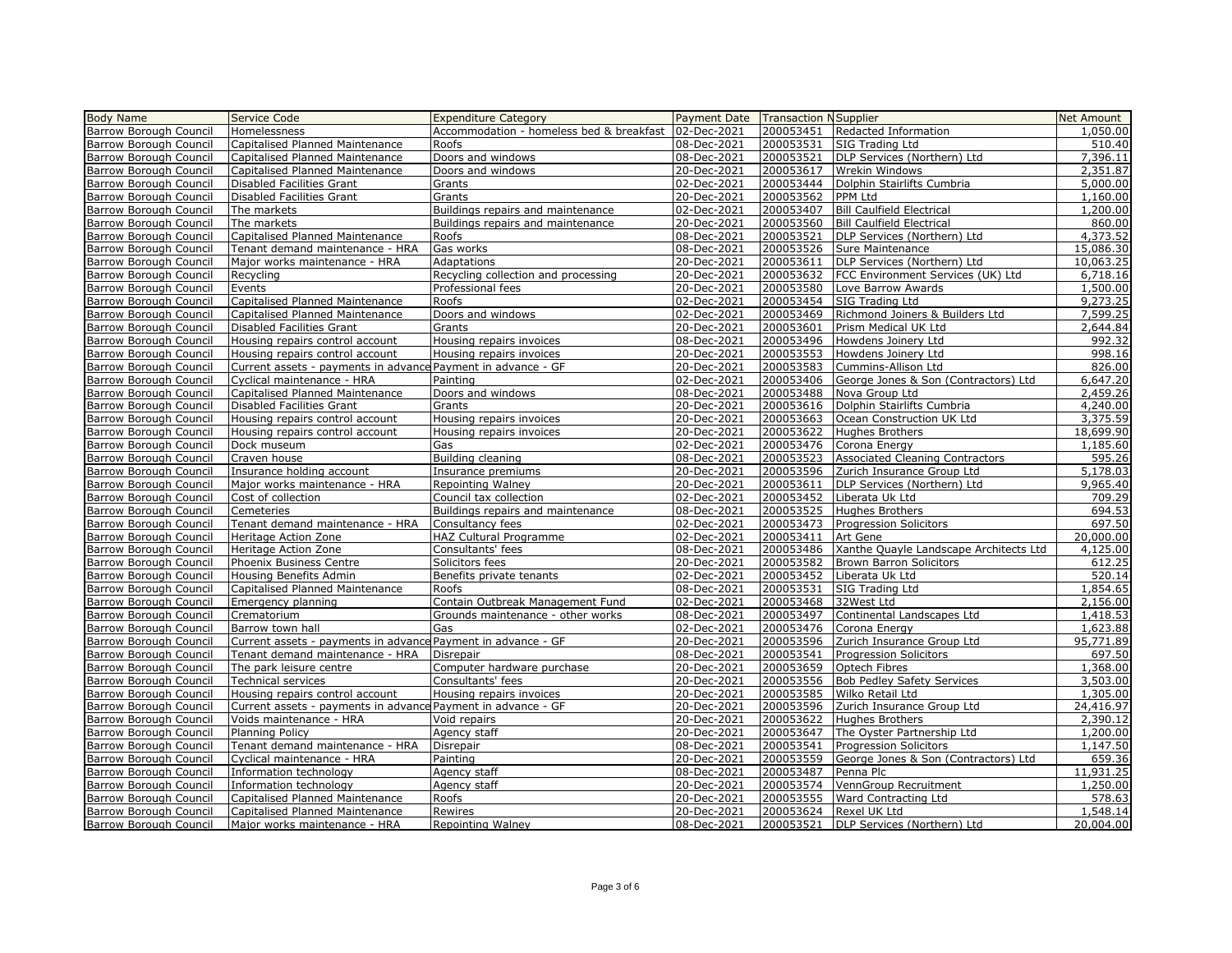| <b>Body Name</b>       | Service Code                                                 | <b>Expenditure Category</b>                             | Payment Date Transaction NSupplier |           |                                          | Net Amount  |
|------------------------|--------------------------------------------------------------|---------------------------------------------------------|------------------------------------|-----------|------------------------------------------|-------------|
| Barrow Borough Council | Development control                                          |                                                         | 20-Dec-2021                        | 200053563 | <b>G2 Recruitment Solutions</b>          | 928.13      |
|                        |                                                              | Agency staff                                            |                                    |           |                                          | 4,500.00    |
| Barrow Borough Council | Current assets - stocks                                      | Stationery stock                                        | 20-Dec-2021                        | 200053660 | Grosvenor House Papers Ltd               |             |
| Barrow Borough Council | Cost of collection                                           | Council tax collection                                  | 20-Dec-2021                        | 200053629 | Liberata Uk Ltd                          | 936.13      |
| Barrow Borough Council | Off street car parking                                       | Buildings repairs and maintenance                       | 20-Dec-2021                        | 200053560 | <b>Bill Caulfield Electrical</b>         | 2,304.35    |
| Barrow Borough Council | Disabled Facilities Grant                                    | Grants                                                  | 02-Dec-2021                        | 200053440 | Ward Contracting Ltd                     | 2,677.22    |
| Barrow Borough Council | Voids maintenance - HRA                                      | Void repairs                                            | 20-Dec-2021                        | 200053622 | <b>Hughes Brothers</b>                   | 12,468.94   |
| Barrow Borough Council | Tenant demand maintenance - HRA                              | Disrepair                                               | 08-Dec-2021                        | 200053541 | <b>Progression Solicitors</b>            | 1,327.50    |
| Barrow Borough Council | Cyclical maintenance - HRA                                   | Painting                                                | 20-Dec-2021                        | 200053559 | George Jones & Son (Contractors) Ltd     | 659.36      |
| Barrow Borough Council | Local Council Tax Reduction Scheme                           | Professional fees                                       | 20-Dec-2021                        | 200053652 | <b>ACS Ltd</b>                           | 650.00      |
| Barrow Borough Council | Public health inspection                                     | Professional fees                                       | 02-Dec-2021                        | 200053422 | Little & Caine Ltd                       | 1,988.00    |
| Barrow Borough Council | Capitalised Planned Maintenance                              | Doors and windows                                       | 02-Dec-2021                        | 200053427 | DLP Services (Northern) Ltd              | 1,670.80    |
| Barrow Borough Council | Major works maintenance - HRA                                | Shop repairs                                            | 20-Dec-2021                        | 200053578 | Larkin Engineering Services Ltd          | 1,970.00    |
| Barrow Borough Council | A - Dance Fusion                                             | Hire of halls                                           | 08-Dec-2021                        | 200053517 | Dance Fusion                             | $-2,713.00$ |
| Barrow Borough Council | Homelessness                                                 | Homeless support funding                                | 08-Dec-2021                        | 200053539 | Colin Ravenscroft                        | 810.00      |
| Barrow Borough Council | Capitalised Planned Maintenance                              | Roofs                                                   | 08-Dec-2021                        | 200053521 | DLP Services (Northern) Ltd              | 47,868.22   |
| Barrow Borough Council | Capitalised Planned Maintenance                              | Doors and windows                                       | 02-Dec-2021                        | 200053443 | SBP Ltd - Permadoor                      | 807.31      |
| Barrow Borough Council | Tenant demand maintenance - HRA                              | Central overheads                                       | 08-Dec-2021                        | 200053525 | <b>Hughes Brothers</b>                   | 28,550.68   |
| Barrow Borough Council | Tenant demand maintenance - HRA                              | Routine Maintenance                                     | 20-Dec-2021                        | 200053599 | Cumbria Roofing Ulverston                | 4,290.00    |
| Barrow Borough Council | Cost of collection                                           | Council tax collection                                  | 08-Dec-2021                        | 200053529 | Liberata Uk Ltd                          | 9,095.54    |
| Barrow Borough Council | Waste collection                                             | Refuse collection - contract                            | 20-Dec-2021                        | 200053632 | FCC Environment Services (UK) Ltd        | 10,359.28   |
| Barrow Borough Council | Barrow town hall                                             | Buildings repairs and maintenance                       | 20-Dec-2021                        | 200053548 | Integral UK Ltd                          | 647.00      |
| Barrow Borough Council | Capitalised Planned Maintenance                              | Doors and windows                                       | 20-Dec-2021                        | 200053655 | Richmond Joiners & Builders Ltd          | 1,974.61    |
| Barrow Borough Council | Forum 28                                                     | Water                                                   | 02-Dec-2021                        | 200053464 | Water Plus Ltd                           | 1,141.97    |
| Barrow Borough Council | Housing Benefits Admin                                       | Benefits private tenants                                | 20-Dec-2021                        | 200053629 | Liberata Uk Ltd                          | 686.49      |
| Barrow Borough Council | Barrow town hall                                             | Buildings repairs and maintenance                       | 08-Dec-2021                        | 200053515 | The Cumbria Clock Company Ltd            | 1,095.00    |
| Barrow Borough Council | Major works maintenance - HRA                                | Repointing Walney                                       | 08-Dec-2021                        | 200053521 | DLP Services (Northern) Ltd              | 11,775.76   |
| Barrow Borough Council | <b>Streetcare Team</b>                                       | Consultants' fees                                       | 20-Dec-2021                        | 200053645 | APSE                                     | 3,200.00    |
| Barrow Borough Council | Salthouse Road Depot                                         | Electricity                                             | 08-Dec-2021                        | 200053519 | NPower                                   | 783.52      |
| Barrow Borough Council | Barrow town hall                                             | Building cleaning                                       | 08-Dec-2021                        | 200053523 | <b>Associated Cleaning Contractors</b>   | 4,443.98    |
| Barrow Borough Council | Voids maintenance - HRA                                      | Void repairs                                            | 02-Dec-2021                        | 200053448 | Hughes Brothers                          | 40,556.14   |
| Barrow Borough Council | Voids maintenance - HRA                                      | Void repairs                                            | 20-Dec-2021                        | 200053622 | <b>Hughes Brothers</b>                   | 2,306.45    |
| Barrow Borough Council | Northern Chamber Orchestra                                   | Professional fees                                       | 02-Dec-2021                        | 200053461 | Northern Chamber Orchestra               | 12,416.49   |
| Barrow Borough Council | Dock museum                                                  | Software maintenance                                    | 20-Dec-2021                        | 200053565 | Axiell ALM Ltd                           | 1,429.08    |
| Barrow Borough Council | Crematorium                                                  | Buildings repairs and maintenance                       | 20-Dec-2021                        | 200053560 | <b>Bill Caulfield Electrical</b>         | 1,138.15    |
| Barrow Borough Council | <b>Finance Department</b>                                    | Agency staff                                            | 08-Dec-2021                        | 200053487 | Penna Plc                                | 10,492.00   |
| Barrow Borough Council | Housing repairs control account                              | Housing repairs invoices                                | 02-Dec-2021                        | 200053467 | UK Environmental & Asbestos Solutions Li | 1,650.00    |
| Barrow Borough Council | Current assets - payments in advance Payment in advance - GF |                                                         | 20-Dec-2021                        | 200053596 | Zurich Insurance Group Ltd               | 5,178.03    |
| Barrow Borough Council | Technical services                                           | Corporate health and safety training                    | 02-Dec-2021                        | 200053442 | SOA Safety                               | 1,175.00    |
| Barrow Borough Council | Capitalised Planned Maintenance                              | Rewires                                                 | 20-Dec-2021                        | 200053558 | Keith Wilson Elec Con Ltd                | 1,982.86    |
| Barrow Borough Council | Current assets - payments in advance Payment in advance - GF |                                                         | 20-Dec-2021                        | 200053596 | Zurich Insurance Group Ltd               | 1,331.85    |
| Barrow Borough Council | Cost of collection                                           | Business rates collection                               | 02-Dec-2021                        | 200053452 | Liberata Uk Ltd                          | 1,934.25    |
| Barrow Borough Council | Housing Benefits Admin                                       | Benefits council tenants                                | 02-Dec-2021                        | 200053452 | Liberata Uk Ltd                          | 618.96      |
| Barrow Borough Council | Current liabilities - creditors                              | Government creditors - cumbria county cound 02-Dec-2021 |                                    | 200053453 | Cumbria County Council                   | 159,311.21  |
| Barrow Borough Council | Cyclical maintenance - HRA                                   | Painting                                                | 20-Dec-2021                        | 200053559 | George Jones & Son (Contractors) Ltd     | 659.36      |
| Barrow Borough Council | Capitalised Planned Maintenance                              | Roofs                                                   | 08-Dec-2021                        | 200053521 | DLP Services (Northern) Ltd              | 12,833.48   |
| Barrow Borough Council | Capitalised Planned Maintenance                              | Rewires                                                 | 20-Dec-2021                        | 200053558 | Keith Wilson Elec Con Ltd                | 7,555.18    |
| Barrow Borough Council | Disabled Facilities Grant                                    | Grants                                                  | 20-Dec-2021                        | 200053616 | Dolphin Stairlifts Cumbria               | 1,895.00    |
| Barrow Borough Council | Housing repairs control account                              | Housing repairs invoices                                | 08-Dec-2021                        | 200053544 | Horrocks (NorthWest) Ltd                 | 1,656.00    |
| Barrow Borough Council | Major works maintenance - HRA                                | Adaptations                                             | 08-Dec-2021                        | 200053521 | DLP Services (Northern) Ltd              | 8,953.06    |
| Barrow Borough Council | Major works maintenance - HRA                                | Adaptations                                             | 08-Dec-2021                        | 200053521 | DLP Services (Northern) Ltd              | 1,453.85    |
| Barrow Borough Council | Disabled Facilities Grant                                    | Grants                                                  | 20-Dec-2021                        | 200053600 | Benchmark Building Serv UK Ltd           | 4,600.00    |
| Barrow Borough Council | Forum catering                                               | Catering contract - Forum                               | 20-Dec-2021                        | 200053610 | Elior UK Ltd                             | 1,217.82    |
| Barrow Borough Council | Housing repairs control account                              | Housing repairs invoices                                | 02-Dec-2021                        | 200053448 | <b>Hughes Brothers</b>                   | 17,403.76   |
| Barrow Borough Council | Heritage Action Zone                                         | HAZ Feasibility Studies                                 | 20-Dec-2021                        | 200053571 | Crosby Granger Architects                | 1,741.00    |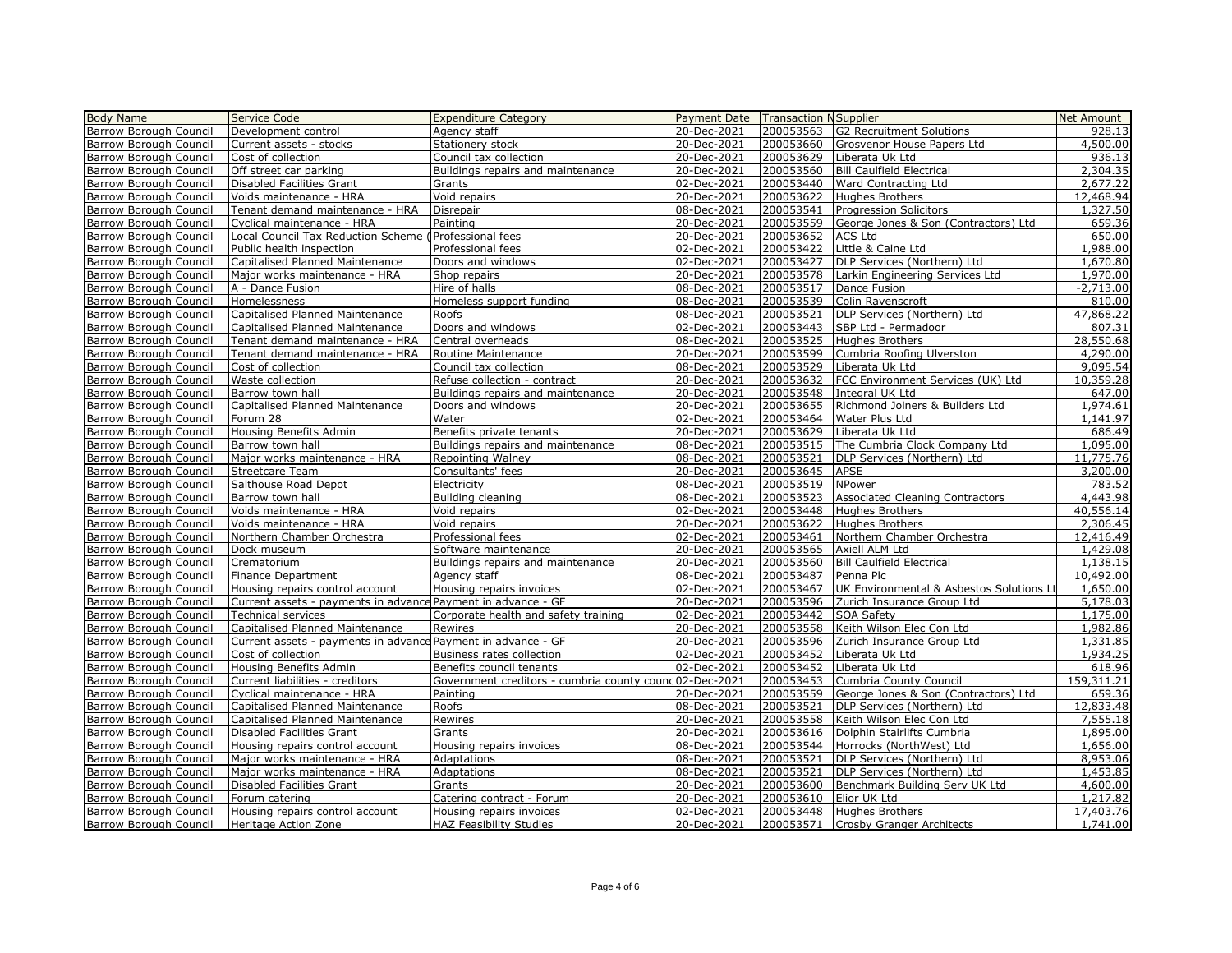| Payment Date Transaction NSupplier<br>Barrow Borough Council<br>20-Dec-2021<br>200053636<br><b>RHE Global</b><br>906.56<br>Licensing<br><b>Subscriptions</b><br><b>Barrow Borough Council</b><br>1,085.00<br>Accommodation - homeless bed & breakfast   02-Dec-2021<br>200053451<br>The Derby<br>Homelessness<br>Capitalised Planned Maintenance<br>08-Dec-2021<br>200053521<br>Redacted Information<br>1,850.73<br>Barrow Borough Council<br>Doors and windows<br>Barrow Borough Council<br>20-Dec-2021<br>200053596<br>21,800.86<br>Insurance holding account<br>Insurance premiums<br>Zurich Insurance Group Ltd<br><b>Barrow Borough Council</b><br>08-Dec-2021<br>200053521<br>DLP Services (Northern) Ltd<br>22,512.02<br>Major works maintenance - HRA<br>Repointing Walney<br>02-Dec-2021<br>688.68<br>Barrow Borough Council<br>Major works maintenance - HRA<br>Adaptations<br>200053427<br>DLP Services (Northern) Ltd<br>200053529<br>Barrow Borough Council<br>Business rates collection<br>08-Dec-2021<br>Liberata Uk Ltd<br>2,728.66<br>Cost of collection<br>Barrow Borough Council<br>02-Dec-2021<br>200053426<br>Dock museum<br>Elior UK Ltd<br>1,801.43<br>Building cleaning<br><b>Barrow Borough Council</b><br>Development control<br>Agency staff<br>02-Dec-2021<br>200053472<br><b>G2 Recruitment Solutions</b><br>1,526.25<br>02-Dec-2021<br>200053421<br>4,950.00<br>Barrow Borough Council<br>Disabled Facilities Grant<br>Grants<br>Lee Bowron Glazing Ltd<br>Barrow Borough Council<br>02-Dec-2021<br>200053426<br>769.43<br>Elior UK Ltd<br>Forum catering<br>Catering contract - Forum<br>Barrow Borough Council<br>Major works maintenance - HRA<br>08-Dec-2021<br>200053521<br>DLP Services (Northern) Ltd<br>7,244.74<br>Repointing Walney<br>676.74<br>08-Dec-2021<br>200053547<br><b>E.ON Next</b><br>Barrow Borough Council<br>Electricity<br>Estates management<br>505.14<br>Barrow Borough Council<br>Street nameplates<br>08-Dec-2021<br>200053525<br><b>Hughes Brothers</b><br>Street fittings<br>200053505<br>558.00<br>Barrow Borough Council<br>Housing Benefits Admin<br>Solicitors fees<br>08-Dec-2021<br><b>Brown Barron Solicitors</b><br><b>Barrow Borough Council</b><br>200053553<br>1,093.23<br>Housing repairs control account<br>20-Dec-2021<br>Howdens Joinery Ltd<br>Housing repairs invoices<br>Major works maintenance - HRA<br>02-Dec-2021<br>200053405<br>Keith Wilson Elec Con Ltd<br>3,500.00<br>Barrow Borough Council<br>Door entry<br>Barrow Borough Council<br>200053525<br>593.16<br>Dock museum<br>Buildings repairs and maintenance<br>08-Dec-2021<br><b>Hughes Brothers</b><br><b>Barrow Borough Council</b><br>Insurance holding account<br>20-Dec-2021<br>200053596<br>Zurich Insurance Group Ltd<br>1,189.15<br>Insurance premiums<br>08-Dec-2021<br>200053523<br><b>Associated Cleaning Contractors</b><br>693.33<br>Barrow Borough Council<br>Harding Rise Business Centre<br>Building cleaning<br>200053448<br>5,166.79<br><b>Barrow Borough Council</b><br>Voids maintenance - HRA<br>02-Dec-2021<br><b>Hughes Brothers</b><br>Void repairs<br>20-Dec-2021<br>200053619<br>2,996.04<br><b>Barrow Borough Council</b><br>Tenant demand maintenance - HRA<br>Routine Maintenance<br>Procure Plus Ltd<br><b>Barrow Borough Council</b><br>Hardship Relief/Grant COVID19<br>02-Dec-2021<br>200053474<br>Spring Mount Walney<br>Emergency planning<br>6,720.00<br>200053497<br>Cemeteries<br>Grounds maintenance - other works<br>08-Dec-2021<br>Continental Landscapes Ltd<br>1,288.78<br>20-Dec-2021<br>200053597<br>1,343.17<br>Major works maintenance - HRA<br>Solar Panels<br><b>Baker Mallett</b><br>08-Dec-2021<br>200053536<br>The Oyster Partnership Ltd<br>1,320.00<br><b>Planning Policy</b><br>Agency staff<br>Housing repairs control account<br>02-Dec-2021<br>200053435<br>1,001.58<br>Barrow Borough Council<br>Housing repairs invoices<br>Howdens Joinery Ltd<br><b>Barrow Borough Council</b><br>200053477<br>625.00<br>Major works maintenance - HRA<br>02-Dec-2021<br>Horrocks (NorthWest) Ltd<br>Shop repairs<br>Buildings repairs and maintenance<br>02-Dec-2021<br>200053441<br>Bryan Moncur Ltd<br>1,586.00<br>Crematorium<br><b>Barrow Borough Council</b><br>200053416<br>3,531.17<br>Public conveniences<br>Building cleaning<br>02-Dec-2021<br><b>Growing Concerns</b><br>20-Dec-2021<br>200053564<br>904.94<br><b>HRA Estates</b><br>Tenants content insurance<br>Thistle Insurance Services Ltd<br><b>Barrow Borough Council</b><br>20-Dec-2021<br>200053651<br>1,575.00<br>Housing repairs control account<br>UK Environmental & Asbestos Solutions Lt<br>Housing repairs invoices<br><b>Barrow Borough Council</b><br>Tenant demand maintenance - HRA<br>08-Dec-2021<br>200053541<br>1,080.00<br>Disrepair<br><b>Progression Solicitors</b><br>20-Dec-2021<br>200053559<br>George Jones & Son (Contractors) Ltd<br>659.36<br>Barrow Borough Council<br>Cyclical maintenance - HRA<br>Painting<br><b>Barrow Borough Council</b><br>20-Dec-2021<br>200053590<br>77,895.00<br>Welcome Back Fund<br>Professional fees<br>Cumbria Tourism<br>Barrow Borough Council<br>Pollution<br>20-Dec-2021<br>200053636<br><b>RHE Global</b><br>725.25<br>Subscriptions<br>750.00<br><b>Barrow Borough Council</b><br>02-Dec-2021<br>200053480<br>Tim Leader<br>Licensing<br>Solicitors fees<br>20-Dec-2021<br>200053626<br>Barrow Borough Council<br>Major works maintenance - HRA<br><b>Repointing Walney</b><br>Canopies UK Ltd<br>5,009.16<br>Barrow Borough Council<br>The park leisure centre<br>Water<br>20-Dec-2021<br>200053648<br>Water Plus Ltd<br>1,004.97<br><b>Barrow Borough Council</b><br>Capitalised Planned Maintenance<br>Doors and windows<br>08-Dec-2021<br>200053521<br>DLP Services (Northern) Ltd<br>14,852.36<br>02-Dec-2021<br>200053448<br>5,177.41<br>Barrow Borough Council<br>Voids maintenance - HRA<br>Void repairs<br><b>Hughes Brothers</b><br><b>Barrow Borough Council</b><br>200053525<br>718.58<br>The markets<br>Buildings repairs and maintenance<br>08-Dec-2021<br>Hughes Brothers<br>200053516<br>RG Parkins & Partners Ltd<br>750.00<br>Barrow Borough Council<br>Off street car parking<br>Professional fees<br>08-Dec-2021<br>08-Dec-2021<br>1,168.99<br>Barrow Borough Council<br>Revenue & Benefits<br>Postage<br>DD081221<br>Royal Mail<br>08-Dec-2021<br>DD081221<br>Capita Business Services Ltd<br>3,887.76<br>Barrow Borough Council<br>Corporate Costs<br>Professional fees<br>10-Dec-2021<br>809.54<br>Barrow Borough Council<br>Corporate Costs<br><b>Bank Charges</b><br>DD101221<br><b>HSBC</b><br><b>Barrow Borough Council</b><br>CIS - Inland Revenue Account<br>CIS Tax<br>16-Dec-2021<br>DD161221<br><b>HMCTS</b><br>798.00<br>16-Dec-2021<br>DD161221<br>1,237.90<br>Barrow Borough Council<br><b>Corporate Costs</b><br><b>Bank Charges</b><br><b>HSBC</b><br>Barrow Borough Council<br>17-Dec-2021<br>DD171221<br>640.00<br>DBS - Licensing<br>Professional fees<br>Disclosure & Barring Service<br><b>Barrow Borough Council</b><br>2,143.32<br>Finance Department<br>Professional fees<br>20-Dec-2021<br>DD201221<br>Bottomline<br>22-Dec-2021<br>DD221221<br>Capita Business Services Ltd<br>4,030.32<br>Barrow Borough Council<br>Corporate Costs<br>Professional fees<br>Barrow Borough Council<br>24-Dec-2021<br>DD241221<br><b>B&amp;CE Financial Services Ltd</b><br>600.00<br>The Park Leisure Centre<br>Professional fees<br><b>Barrow Borough Council</b><br>24-Dec-2021<br>DD241221<br>1,076.40<br>Harding Rise Business Centre<br>Water<br>Water Plus Ltd<br>Barrow Borough Council<br>2,006.66<br>Lady Chatterleys Lover<br>Professional fees<br>24-Dec-2021<br>DD241221<br>Happy Idiot Productions Ltd | <b>Body Name</b>              | Service Code | <b>Expenditure Category</b> |  | <b>Net Amount</b> |
|----------------------------------------------------------------------------------------------------------------------------------------------------------------------------------------------------------------------------------------------------------------------------------------------------------------------------------------------------------------------------------------------------------------------------------------------------------------------------------------------------------------------------------------------------------------------------------------------------------------------------------------------------------------------------------------------------------------------------------------------------------------------------------------------------------------------------------------------------------------------------------------------------------------------------------------------------------------------------------------------------------------------------------------------------------------------------------------------------------------------------------------------------------------------------------------------------------------------------------------------------------------------------------------------------------------------------------------------------------------------------------------------------------------------------------------------------------------------------------------------------------------------------------------------------------------------------------------------------------------------------------------------------------------------------------------------------------------------------------------------------------------------------------------------------------------------------------------------------------------------------------------------------------------------------------------------------------------------------------------------------------------------------------------------------------------------------------------------------------------------------------------------------------------------------------------------------------------------------------------------------------------------------------------------------------------------------------------------------------------------------------------------------------------------------------------------------------------------------------------------------------------------------------------------------------------------------------------------------------------------------------------------------------------------------------------------------------------------------------------------------------------------------------------------------------------------------------------------------------------------------------------------------------------------------------------------------------------------------------------------------------------------------------------------------------------------------------------------------------------------------------------------------------------------------------------------------------------------------------------------------------------------------------------------------------------------------------------------------------------------------------------------------------------------------------------------------------------------------------------------------------------------------------------------------------------------------------------------------------------------------------------------------------------------------------------------------------------------------------------------------------------------------------------------------------------------------------------------------------------------------------------------------------------------------------------------------------------------------------------------------------------------------------------------------------------------------------------------------------------------------------------------------------------------------------------------------------------------------------------------------------------------------------------------------------------------------------------------------------------------------------------------------------------------------------------------------------------------------------------------------------------------------------------------------------------------------------------------------------------------------------------------------------------------------------------------------------------------------------------------------------------------------------------------------------------------------------------------------------------------------------------------------------------------------------------------------------------------------------------------------------------------------------------------------------------------------------------------------------------------------------------------------------------------------------------------------------------------------------------------------------------------------------------------------------------------------------------------------------------------------------------------------------------------------------------------------------------------------------------------------------------------------------------------------------------------------------------------------------------------------------------------------------------------------------------------------------------------------------------------------------------------------------------------------------------------------------------------------------------------------------------------------------------------------------------------------------------------------------------------------------------------------------------------------------------------------------------------------------------------------------------------------------------------------------------------------------------------------------------------------------------------------------------------------------------------------------------------------------------------------------------------------------------------------------------------------------------------------------------------------------------------------------------------------------------------------------------------------------------------------------------------------------------------------------------------------------------------------------------------------------------------------------------------------------------------------------------------------------------------------------------------------------------------------------------------------------------------------------------------------------------------------------------------------------------------------------------------------------------------------------------------------------------------------------------------------------------------------------------------------------------------------------------------------------------------------------------------------------------------------------------------------------------------------------------------------------------------------------------------------------------------------------------------------------------------------------------------------------------------------------------------------------------------------------------------------------------------------------------------------------------------------------|-------------------------------|--------------|-----------------------------|--|-------------------|
|                                                                                                                                                                                                                                                                                                                                                                                                                                                                                                                                                                                                                                                                                                                                                                                                                                                                                                                                                                                                                                                                                                                                                                                                                                                                                                                                                                                                                                                                                                                                                                                                                                                                                                                                                                                                                                                                                                                                                                                                                                                                                                                                                                                                                                                                                                                                                                                                                                                                                                                                                                                                                                                                                                                                                                                                                                                                                                                                                                                                                                                                                                                                                                                                                                                                                                                                                                                                                                                                                                                                                                                                                                                                                                                                                                                                                                                                                                                                                                                                                                                                                                                                                                                                                                                                                                                                                                                                                                                                                                                                                                                                                                                                                                                                                                                                                                                                                                                                                                                                                                                                                                                                                                                                                                                                                                                                                                                                                                                                                                                                                                                                                                                                                                                                                                                                                                                                                                                                                                                                                                                                                                                                                                                                                                                                                                                                                                                                                                                                                                                                                                                                                                                                                                                                                                                                                                                                                                                                                                                                                                                                                                                                                                                                                                                                                                                                                                                                                                                                                                                                                                                                                                                                                                                                                                                  |                               |              |                             |  |                   |
|                                                                                                                                                                                                                                                                                                                                                                                                                                                                                                                                                                                                                                                                                                                                                                                                                                                                                                                                                                                                                                                                                                                                                                                                                                                                                                                                                                                                                                                                                                                                                                                                                                                                                                                                                                                                                                                                                                                                                                                                                                                                                                                                                                                                                                                                                                                                                                                                                                                                                                                                                                                                                                                                                                                                                                                                                                                                                                                                                                                                                                                                                                                                                                                                                                                                                                                                                                                                                                                                                                                                                                                                                                                                                                                                                                                                                                                                                                                                                                                                                                                                                                                                                                                                                                                                                                                                                                                                                                                                                                                                                                                                                                                                                                                                                                                                                                                                                                                                                                                                                                                                                                                                                                                                                                                                                                                                                                                                                                                                                                                                                                                                                                                                                                                                                                                                                                                                                                                                                                                                                                                                                                                                                                                                                                                                                                                                                                                                                                                                                                                                                                                                                                                                                                                                                                                                                                                                                                                                                                                                                                                                                                                                                                                                                                                                                                                                                                                                                                                                                                                                                                                                                                                                                                                                                                                  |                               |              |                             |  |                   |
|                                                                                                                                                                                                                                                                                                                                                                                                                                                                                                                                                                                                                                                                                                                                                                                                                                                                                                                                                                                                                                                                                                                                                                                                                                                                                                                                                                                                                                                                                                                                                                                                                                                                                                                                                                                                                                                                                                                                                                                                                                                                                                                                                                                                                                                                                                                                                                                                                                                                                                                                                                                                                                                                                                                                                                                                                                                                                                                                                                                                                                                                                                                                                                                                                                                                                                                                                                                                                                                                                                                                                                                                                                                                                                                                                                                                                                                                                                                                                                                                                                                                                                                                                                                                                                                                                                                                                                                                                                                                                                                                                                                                                                                                                                                                                                                                                                                                                                                                                                                                                                                                                                                                                                                                                                                                                                                                                                                                                                                                                                                                                                                                                                                                                                                                                                                                                                                                                                                                                                                                                                                                                                                                                                                                                                                                                                                                                                                                                                                                                                                                                                                                                                                                                                                                                                                                                                                                                                                                                                                                                                                                                                                                                                                                                                                                                                                                                                                                                                                                                                                                                                                                                                                                                                                                                                                  |                               |              |                             |  |                   |
|                                                                                                                                                                                                                                                                                                                                                                                                                                                                                                                                                                                                                                                                                                                                                                                                                                                                                                                                                                                                                                                                                                                                                                                                                                                                                                                                                                                                                                                                                                                                                                                                                                                                                                                                                                                                                                                                                                                                                                                                                                                                                                                                                                                                                                                                                                                                                                                                                                                                                                                                                                                                                                                                                                                                                                                                                                                                                                                                                                                                                                                                                                                                                                                                                                                                                                                                                                                                                                                                                                                                                                                                                                                                                                                                                                                                                                                                                                                                                                                                                                                                                                                                                                                                                                                                                                                                                                                                                                                                                                                                                                                                                                                                                                                                                                                                                                                                                                                                                                                                                                                                                                                                                                                                                                                                                                                                                                                                                                                                                                                                                                                                                                                                                                                                                                                                                                                                                                                                                                                                                                                                                                                                                                                                                                                                                                                                                                                                                                                                                                                                                                                                                                                                                                                                                                                                                                                                                                                                                                                                                                                                                                                                                                                                                                                                                                                                                                                                                                                                                                                                                                                                                                                                                                                                                                                  |                               |              |                             |  |                   |
|                                                                                                                                                                                                                                                                                                                                                                                                                                                                                                                                                                                                                                                                                                                                                                                                                                                                                                                                                                                                                                                                                                                                                                                                                                                                                                                                                                                                                                                                                                                                                                                                                                                                                                                                                                                                                                                                                                                                                                                                                                                                                                                                                                                                                                                                                                                                                                                                                                                                                                                                                                                                                                                                                                                                                                                                                                                                                                                                                                                                                                                                                                                                                                                                                                                                                                                                                                                                                                                                                                                                                                                                                                                                                                                                                                                                                                                                                                                                                                                                                                                                                                                                                                                                                                                                                                                                                                                                                                                                                                                                                                                                                                                                                                                                                                                                                                                                                                                                                                                                                                                                                                                                                                                                                                                                                                                                                                                                                                                                                                                                                                                                                                                                                                                                                                                                                                                                                                                                                                                                                                                                                                                                                                                                                                                                                                                                                                                                                                                                                                                                                                                                                                                                                                                                                                                                                                                                                                                                                                                                                                                                                                                                                                                                                                                                                                                                                                                                                                                                                                                                                                                                                                                                                                                                                                                  |                               |              |                             |  |                   |
|                                                                                                                                                                                                                                                                                                                                                                                                                                                                                                                                                                                                                                                                                                                                                                                                                                                                                                                                                                                                                                                                                                                                                                                                                                                                                                                                                                                                                                                                                                                                                                                                                                                                                                                                                                                                                                                                                                                                                                                                                                                                                                                                                                                                                                                                                                                                                                                                                                                                                                                                                                                                                                                                                                                                                                                                                                                                                                                                                                                                                                                                                                                                                                                                                                                                                                                                                                                                                                                                                                                                                                                                                                                                                                                                                                                                                                                                                                                                                                                                                                                                                                                                                                                                                                                                                                                                                                                                                                                                                                                                                                                                                                                                                                                                                                                                                                                                                                                                                                                                                                                                                                                                                                                                                                                                                                                                                                                                                                                                                                                                                                                                                                                                                                                                                                                                                                                                                                                                                                                                                                                                                                                                                                                                                                                                                                                                                                                                                                                                                                                                                                                                                                                                                                                                                                                                                                                                                                                                                                                                                                                                                                                                                                                                                                                                                                                                                                                                                                                                                                                                                                                                                                                                                                                                                                                  |                               |              |                             |  |                   |
|                                                                                                                                                                                                                                                                                                                                                                                                                                                                                                                                                                                                                                                                                                                                                                                                                                                                                                                                                                                                                                                                                                                                                                                                                                                                                                                                                                                                                                                                                                                                                                                                                                                                                                                                                                                                                                                                                                                                                                                                                                                                                                                                                                                                                                                                                                                                                                                                                                                                                                                                                                                                                                                                                                                                                                                                                                                                                                                                                                                                                                                                                                                                                                                                                                                                                                                                                                                                                                                                                                                                                                                                                                                                                                                                                                                                                                                                                                                                                                                                                                                                                                                                                                                                                                                                                                                                                                                                                                                                                                                                                                                                                                                                                                                                                                                                                                                                                                                                                                                                                                                                                                                                                                                                                                                                                                                                                                                                                                                                                                                                                                                                                                                                                                                                                                                                                                                                                                                                                                                                                                                                                                                                                                                                                                                                                                                                                                                                                                                                                                                                                                                                                                                                                                                                                                                                                                                                                                                                                                                                                                                                                                                                                                                                                                                                                                                                                                                                                                                                                                                                                                                                                                                                                                                                                                                  |                               |              |                             |  |                   |
|                                                                                                                                                                                                                                                                                                                                                                                                                                                                                                                                                                                                                                                                                                                                                                                                                                                                                                                                                                                                                                                                                                                                                                                                                                                                                                                                                                                                                                                                                                                                                                                                                                                                                                                                                                                                                                                                                                                                                                                                                                                                                                                                                                                                                                                                                                                                                                                                                                                                                                                                                                                                                                                                                                                                                                                                                                                                                                                                                                                                                                                                                                                                                                                                                                                                                                                                                                                                                                                                                                                                                                                                                                                                                                                                                                                                                                                                                                                                                                                                                                                                                                                                                                                                                                                                                                                                                                                                                                                                                                                                                                                                                                                                                                                                                                                                                                                                                                                                                                                                                                                                                                                                                                                                                                                                                                                                                                                                                                                                                                                                                                                                                                                                                                                                                                                                                                                                                                                                                                                                                                                                                                                                                                                                                                                                                                                                                                                                                                                                                                                                                                                                                                                                                                                                                                                                                                                                                                                                                                                                                                                                                                                                                                                                                                                                                                                                                                                                                                                                                                                                                                                                                                                                                                                                                                                  |                               |              |                             |  |                   |
|                                                                                                                                                                                                                                                                                                                                                                                                                                                                                                                                                                                                                                                                                                                                                                                                                                                                                                                                                                                                                                                                                                                                                                                                                                                                                                                                                                                                                                                                                                                                                                                                                                                                                                                                                                                                                                                                                                                                                                                                                                                                                                                                                                                                                                                                                                                                                                                                                                                                                                                                                                                                                                                                                                                                                                                                                                                                                                                                                                                                                                                                                                                                                                                                                                                                                                                                                                                                                                                                                                                                                                                                                                                                                                                                                                                                                                                                                                                                                                                                                                                                                                                                                                                                                                                                                                                                                                                                                                                                                                                                                                                                                                                                                                                                                                                                                                                                                                                                                                                                                                                                                                                                                                                                                                                                                                                                                                                                                                                                                                                                                                                                                                                                                                                                                                                                                                                                                                                                                                                                                                                                                                                                                                                                                                                                                                                                                                                                                                                                                                                                                                                                                                                                                                                                                                                                                                                                                                                                                                                                                                                                                                                                                                                                                                                                                                                                                                                                                                                                                                                                                                                                                                                                                                                                                                                  |                               |              |                             |  |                   |
|                                                                                                                                                                                                                                                                                                                                                                                                                                                                                                                                                                                                                                                                                                                                                                                                                                                                                                                                                                                                                                                                                                                                                                                                                                                                                                                                                                                                                                                                                                                                                                                                                                                                                                                                                                                                                                                                                                                                                                                                                                                                                                                                                                                                                                                                                                                                                                                                                                                                                                                                                                                                                                                                                                                                                                                                                                                                                                                                                                                                                                                                                                                                                                                                                                                                                                                                                                                                                                                                                                                                                                                                                                                                                                                                                                                                                                                                                                                                                                                                                                                                                                                                                                                                                                                                                                                                                                                                                                                                                                                                                                                                                                                                                                                                                                                                                                                                                                                                                                                                                                                                                                                                                                                                                                                                                                                                                                                                                                                                                                                                                                                                                                                                                                                                                                                                                                                                                                                                                                                                                                                                                                                                                                                                                                                                                                                                                                                                                                                                                                                                                                                                                                                                                                                                                                                                                                                                                                                                                                                                                                                                                                                                                                                                                                                                                                                                                                                                                                                                                                                                                                                                                                                                                                                                                                                  |                               |              |                             |  |                   |
|                                                                                                                                                                                                                                                                                                                                                                                                                                                                                                                                                                                                                                                                                                                                                                                                                                                                                                                                                                                                                                                                                                                                                                                                                                                                                                                                                                                                                                                                                                                                                                                                                                                                                                                                                                                                                                                                                                                                                                                                                                                                                                                                                                                                                                                                                                                                                                                                                                                                                                                                                                                                                                                                                                                                                                                                                                                                                                                                                                                                                                                                                                                                                                                                                                                                                                                                                                                                                                                                                                                                                                                                                                                                                                                                                                                                                                                                                                                                                                                                                                                                                                                                                                                                                                                                                                                                                                                                                                                                                                                                                                                                                                                                                                                                                                                                                                                                                                                                                                                                                                                                                                                                                                                                                                                                                                                                                                                                                                                                                                                                                                                                                                                                                                                                                                                                                                                                                                                                                                                                                                                                                                                                                                                                                                                                                                                                                                                                                                                                                                                                                                                                                                                                                                                                                                                                                                                                                                                                                                                                                                                                                                                                                                                                                                                                                                                                                                                                                                                                                                                                                                                                                                                                                                                                                                                  |                               |              |                             |  |                   |
|                                                                                                                                                                                                                                                                                                                                                                                                                                                                                                                                                                                                                                                                                                                                                                                                                                                                                                                                                                                                                                                                                                                                                                                                                                                                                                                                                                                                                                                                                                                                                                                                                                                                                                                                                                                                                                                                                                                                                                                                                                                                                                                                                                                                                                                                                                                                                                                                                                                                                                                                                                                                                                                                                                                                                                                                                                                                                                                                                                                                                                                                                                                                                                                                                                                                                                                                                                                                                                                                                                                                                                                                                                                                                                                                                                                                                                                                                                                                                                                                                                                                                                                                                                                                                                                                                                                                                                                                                                                                                                                                                                                                                                                                                                                                                                                                                                                                                                                                                                                                                                                                                                                                                                                                                                                                                                                                                                                                                                                                                                                                                                                                                                                                                                                                                                                                                                                                                                                                                                                                                                                                                                                                                                                                                                                                                                                                                                                                                                                                                                                                                                                                                                                                                                                                                                                                                                                                                                                                                                                                                                                                                                                                                                                                                                                                                                                                                                                                                                                                                                                                                                                                                                                                                                                                                                                  |                               |              |                             |  |                   |
|                                                                                                                                                                                                                                                                                                                                                                                                                                                                                                                                                                                                                                                                                                                                                                                                                                                                                                                                                                                                                                                                                                                                                                                                                                                                                                                                                                                                                                                                                                                                                                                                                                                                                                                                                                                                                                                                                                                                                                                                                                                                                                                                                                                                                                                                                                                                                                                                                                                                                                                                                                                                                                                                                                                                                                                                                                                                                                                                                                                                                                                                                                                                                                                                                                                                                                                                                                                                                                                                                                                                                                                                                                                                                                                                                                                                                                                                                                                                                                                                                                                                                                                                                                                                                                                                                                                                                                                                                                                                                                                                                                                                                                                                                                                                                                                                                                                                                                                                                                                                                                                                                                                                                                                                                                                                                                                                                                                                                                                                                                                                                                                                                                                                                                                                                                                                                                                                                                                                                                                                                                                                                                                                                                                                                                                                                                                                                                                                                                                                                                                                                                                                                                                                                                                                                                                                                                                                                                                                                                                                                                                                                                                                                                                                                                                                                                                                                                                                                                                                                                                                                                                                                                                                                                                                                                                  |                               |              |                             |  |                   |
|                                                                                                                                                                                                                                                                                                                                                                                                                                                                                                                                                                                                                                                                                                                                                                                                                                                                                                                                                                                                                                                                                                                                                                                                                                                                                                                                                                                                                                                                                                                                                                                                                                                                                                                                                                                                                                                                                                                                                                                                                                                                                                                                                                                                                                                                                                                                                                                                                                                                                                                                                                                                                                                                                                                                                                                                                                                                                                                                                                                                                                                                                                                                                                                                                                                                                                                                                                                                                                                                                                                                                                                                                                                                                                                                                                                                                                                                                                                                                                                                                                                                                                                                                                                                                                                                                                                                                                                                                                                                                                                                                                                                                                                                                                                                                                                                                                                                                                                                                                                                                                                                                                                                                                                                                                                                                                                                                                                                                                                                                                                                                                                                                                                                                                                                                                                                                                                                                                                                                                                                                                                                                                                                                                                                                                                                                                                                                                                                                                                                                                                                                                                                                                                                                                                                                                                                                                                                                                                                                                                                                                                                                                                                                                                                                                                                                                                                                                                                                                                                                                                                                                                                                                                                                                                                                                                  |                               |              |                             |  |                   |
|                                                                                                                                                                                                                                                                                                                                                                                                                                                                                                                                                                                                                                                                                                                                                                                                                                                                                                                                                                                                                                                                                                                                                                                                                                                                                                                                                                                                                                                                                                                                                                                                                                                                                                                                                                                                                                                                                                                                                                                                                                                                                                                                                                                                                                                                                                                                                                                                                                                                                                                                                                                                                                                                                                                                                                                                                                                                                                                                                                                                                                                                                                                                                                                                                                                                                                                                                                                                                                                                                                                                                                                                                                                                                                                                                                                                                                                                                                                                                                                                                                                                                                                                                                                                                                                                                                                                                                                                                                                                                                                                                                                                                                                                                                                                                                                                                                                                                                                                                                                                                                                                                                                                                                                                                                                                                                                                                                                                                                                                                                                                                                                                                                                                                                                                                                                                                                                                                                                                                                                                                                                                                                                                                                                                                                                                                                                                                                                                                                                                                                                                                                                                                                                                                                                                                                                                                                                                                                                                                                                                                                                                                                                                                                                                                                                                                                                                                                                                                                                                                                                                                                                                                                                                                                                                                                                  |                               |              |                             |  |                   |
|                                                                                                                                                                                                                                                                                                                                                                                                                                                                                                                                                                                                                                                                                                                                                                                                                                                                                                                                                                                                                                                                                                                                                                                                                                                                                                                                                                                                                                                                                                                                                                                                                                                                                                                                                                                                                                                                                                                                                                                                                                                                                                                                                                                                                                                                                                                                                                                                                                                                                                                                                                                                                                                                                                                                                                                                                                                                                                                                                                                                                                                                                                                                                                                                                                                                                                                                                                                                                                                                                                                                                                                                                                                                                                                                                                                                                                                                                                                                                                                                                                                                                                                                                                                                                                                                                                                                                                                                                                                                                                                                                                                                                                                                                                                                                                                                                                                                                                                                                                                                                                                                                                                                                                                                                                                                                                                                                                                                                                                                                                                                                                                                                                                                                                                                                                                                                                                                                                                                                                                                                                                                                                                                                                                                                                                                                                                                                                                                                                                                                                                                                                                                                                                                                                                                                                                                                                                                                                                                                                                                                                                                                                                                                                                                                                                                                                                                                                                                                                                                                                                                                                                                                                                                                                                                                                                  |                               |              |                             |  |                   |
|                                                                                                                                                                                                                                                                                                                                                                                                                                                                                                                                                                                                                                                                                                                                                                                                                                                                                                                                                                                                                                                                                                                                                                                                                                                                                                                                                                                                                                                                                                                                                                                                                                                                                                                                                                                                                                                                                                                                                                                                                                                                                                                                                                                                                                                                                                                                                                                                                                                                                                                                                                                                                                                                                                                                                                                                                                                                                                                                                                                                                                                                                                                                                                                                                                                                                                                                                                                                                                                                                                                                                                                                                                                                                                                                                                                                                                                                                                                                                                                                                                                                                                                                                                                                                                                                                                                                                                                                                                                                                                                                                                                                                                                                                                                                                                                                                                                                                                                                                                                                                                                                                                                                                                                                                                                                                                                                                                                                                                                                                                                                                                                                                                                                                                                                                                                                                                                                                                                                                                                                                                                                                                                                                                                                                                                                                                                                                                                                                                                                                                                                                                                                                                                                                                                                                                                                                                                                                                                                                                                                                                                                                                                                                                                                                                                                                                                                                                                                                                                                                                                                                                                                                                                                                                                                                                                  |                               |              |                             |  |                   |
|                                                                                                                                                                                                                                                                                                                                                                                                                                                                                                                                                                                                                                                                                                                                                                                                                                                                                                                                                                                                                                                                                                                                                                                                                                                                                                                                                                                                                                                                                                                                                                                                                                                                                                                                                                                                                                                                                                                                                                                                                                                                                                                                                                                                                                                                                                                                                                                                                                                                                                                                                                                                                                                                                                                                                                                                                                                                                                                                                                                                                                                                                                                                                                                                                                                                                                                                                                                                                                                                                                                                                                                                                                                                                                                                                                                                                                                                                                                                                                                                                                                                                                                                                                                                                                                                                                                                                                                                                                                                                                                                                                                                                                                                                                                                                                                                                                                                                                                                                                                                                                                                                                                                                                                                                                                                                                                                                                                                                                                                                                                                                                                                                                                                                                                                                                                                                                                                                                                                                                                                                                                                                                                                                                                                                                                                                                                                                                                                                                                                                                                                                                                                                                                                                                                                                                                                                                                                                                                                                                                                                                                                                                                                                                                                                                                                                                                                                                                                                                                                                                                                                                                                                                                                                                                                                                                  |                               |              |                             |  |                   |
|                                                                                                                                                                                                                                                                                                                                                                                                                                                                                                                                                                                                                                                                                                                                                                                                                                                                                                                                                                                                                                                                                                                                                                                                                                                                                                                                                                                                                                                                                                                                                                                                                                                                                                                                                                                                                                                                                                                                                                                                                                                                                                                                                                                                                                                                                                                                                                                                                                                                                                                                                                                                                                                                                                                                                                                                                                                                                                                                                                                                                                                                                                                                                                                                                                                                                                                                                                                                                                                                                                                                                                                                                                                                                                                                                                                                                                                                                                                                                                                                                                                                                                                                                                                                                                                                                                                                                                                                                                                                                                                                                                                                                                                                                                                                                                                                                                                                                                                                                                                                                                                                                                                                                                                                                                                                                                                                                                                                                                                                                                                                                                                                                                                                                                                                                                                                                                                                                                                                                                                                                                                                                                                                                                                                                                                                                                                                                                                                                                                                                                                                                                                                                                                                                                                                                                                                                                                                                                                                                                                                                                                                                                                                                                                                                                                                                                                                                                                                                                                                                                                                                                                                                                                                                                                                                                                  |                               |              |                             |  |                   |
|                                                                                                                                                                                                                                                                                                                                                                                                                                                                                                                                                                                                                                                                                                                                                                                                                                                                                                                                                                                                                                                                                                                                                                                                                                                                                                                                                                                                                                                                                                                                                                                                                                                                                                                                                                                                                                                                                                                                                                                                                                                                                                                                                                                                                                                                                                                                                                                                                                                                                                                                                                                                                                                                                                                                                                                                                                                                                                                                                                                                                                                                                                                                                                                                                                                                                                                                                                                                                                                                                                                                                                                                                                                                                                                                                                                                                                                                                                                                                                                                                                                                                                                                                                                                                                                                                                                                                                                                                                                                                                                                                                                                                                                                                                                                                                                                                                                                                                                                                                                                                                                                                                                                                                                                                                                                                                                                                                                                                                                                                                                                                                                                                                                                                                                                                                                                                                                                                                                                                                                                                                                                                                                                                                                                                                                                                                                                                                                                                                                                                                                                                                                                                                                                                                                                                                                                                                                                                                                                                                                                                                                                                                                                                                                                                                                                                                                                                                                                                                                                                                                                                                                                                                                                                                                                                                                  |                               |              |                             |  |                   |
|                                                                                                                                                                                                                                                                                                                                                                                                                                                                                                                                                                                                                                                                                                                                                                                                                                                                                                                                                                                                                                                                                                                                                                                                                                                                                                                                                                                                                                                                                                                                                                                                                                                                                                                                                                                                                                                                                                                                                                                                                                                                                                                                                                                                                                                                                                                                                                                                                                                                                                                                                                                                                                                                                                                                                                                                                                                                                                                                                                                                                                                                                                                                                                                                                                                                                                                                                                                                                                                                                                                                                                                                                                                                                                                                                                                                                                                                                                                                                                                                                                                                                                                                                                                                                                                                                                                                                                                                                                                                                                                                                                                                                                                                                                                                                                                                                                                                                                                                                                                                                                                                                                                                                                                                                                                                                                                                                                                                                                                                                                                                                                                                                                                                                                                                                                                                                                                                                                                                                                                                                                                                                                                                                                                                                                                                                                                                                                                                                                                                                                                                                                                                                                                                                                                                                                                                                                                                                                                                                                                                                                                                                                                                                                                                                                                                                                                                                                                                                                                                                                                                                                                                                                                                                                                                                                                  |                               |              |                             |  |                   |
|                                                                                                                                                                                                                                                                                                                                                                                                                                                                                                                                                                                                                                                                                                                                                                                                                                                                                                                                                                                                                                                                                                                                                                                                                                                                                                                                                                                                                                                                                                                                                                                                                                                                                                                                                                                                                                                                                                                                                                                                                                                                                                                                                                                                                                                                                                                                                                                                                                                                                                                                                                                                                                                                                                                                                                                                                                                                                                                                                                                                                                                                                                                                                                                                                                                                                                                                                                                                                                                                                                                                                                                                                                                                                                                                                                                                                                                                                                                                                                                                                                                                                                                                                                                                                                                                                                                                                                                                                                                                                                                                                                                                                                                                                                                                                                                                                                                                                                                                                                                                                                                                                                                                                                                                                                                                                                                                                                                                                                                                                                                                                                                                                                                                                                                                                                                                                                                                                                                                                                                                                                                                                                                                                                                                                                                                                                                                                                                                                                                                                                                                                                                                                                                                                                                                                                                                                                                                                                                                                                                                                                                                                                                                                                                                                                                                                                                                                                                                                                                                                                                                                                                                                                                                                                                                                                                  |                               |              |                             |  |                   |
|                                                                                                                                                                                                                                                                                                                                                                                                                                                                                                                                                                                                                                                                                                                                                                                                                                                                                                                                                                                                                                                                                                                                                                                                                                                                                                                                                                                                                                                                                                                                                                                                                                                                                                                                                                                                                                                                                                                                                                                                                                                                                                                                                                                                                                                                                                                                                                                                                                                                                                                                                                                                                                                                                                                                                                                                                                                                                                                                                                                                                                                                                                                                                                                                                                                                                                                                                                                                                                                                                                                                                                                                                                                                                                                                                                                                                                                                                                                                                                                                                                                                                                                                                                                                                                                                                                                                                                                                                                                                                                                                                                                                                                                                                                                                                                                                                                                                                                                                                                                                                                                                                                                                                                                                                                                                                                                                                                                                                                                                                                                                                                                                                                                                                                                                                                                                                                                                                                                                                                                                                                                                                                                                                                                                                                                                                                                                                                                                                                                                                                                                                                                                                                                                                                                                                                                                                                                                                                                                                                                                                                                                                                                                                                                                                                                                                                                                                                                                                                                                                                                                                                                                                                                                                                                                                                                  |                               |              |                             |  |                   |
|                                                                                                                                                                                                                                                                                                                                                                                                                                                                                                                                                                                                                                                                                                                                                                                                                                                                                                                                                                                                                                                                                                                                                                                                                                                                                                                                                                                                                                                                                                                                                                                                                                                                                                                                                                                                                                                                                                                                                                                                                                                                                                                                                                                                                                                                                                                                                                                                                                                                                                                                                                                                                                                                                                                                                                                                                                                                                                                                                                                                                                                                                                                                                                                                                                                                                                                                                                                                                                                                                                                                                                                                                                                                                                                                                                                                                                                                                                                                                                                                                                                                                                                                                                                                                                                                                                                                                                                                                                                                                                                                                                                                                                                                                                                                                                                                                                                                                                                                                                                                                                                                                                                                                                                                                                                                                                                                                                                                                                                                                                                                                                                                                                                                                                                                                                                                                                                                                                                                                                                                                                                                                                                                                                                                                                                                                                                                                                                                                                                                                                                                                                                                                                                                                                                                                                                                                                                                                                                                                                                                                                                                                                                                                                                                                                                                                                                                                                                                                                                                                                                                                                                                                                                                                                                                                                                  |                               |              |                             |  |                   |
|                                                                                                                                                                                                                                                                                                                                                                                                                                                                                                                                                                                                                                                                                                                                                                                                                                                                                                                                                                                                                                                                                                                                                                                                                                                                                                                                                                                                                                                                                                                                                                                                                                                                                                                                                                                                                                                                                                                                                                                                                                                                                                                                                                                                                                                                                                                                                                                                                                                                                                                                                                                                                                                                                                                                                                                                                                                                                                                                                                                                                                                                                                                                                                                                                                                                                                                                                                                                                                                                                                                                                                                                                                                                                                                                                                                                                                                                                                                                                                                                                                                                                                                                                                                                                                                                                                                                                                                                                                                                                                                                                                                                                                                                                                                                                                                                                                                                                                                                                                                                                                                                                                                                                                                                                                                                                                                                                                                                                                                                                                                                                                                                                                                                                                                                                                                                                                                                                                                                                                                                                                                                                                                                                                                                                                                                                                                                                                                                                                                                                                                                                                                                                                                                                                                                                                                                                                                                                                                                                                                                                                                                                                                                                                                                                                                                                                                                                                                                                                                                                                                                                                                                                                                                                                                                                                                  | Barrow Borough Council        |              |                             |  |                   |
|                                                                                                                                                                                                                                                                                                                                                                                                                                                                                                                                                                                                                                                                                                                                                                                                                                                                                                                                                                                                                                                                                                                                                                                                                                                                                                                                                                                                                                                                                                                                                                                                                                                                                                                                                                                                                                                                                                                                                                                                                                                                                                                                                                                                                                                                                                                                                                                                                                                                                                                                                                                                                                                                                                                                                                                                                                                                                                                                                                                                                                                                                                                                                                                                                                                                                                                                                                                                                                                                                                                                                                                                                                                                                                                                                                                                                                                                                                                                                                                                                                                                                                                                                                                                                                                                                                                                                                                                                                                                                                                                                                                                                                                                                                                                                                                                                                                                                                                                                                                                                                                                                                                                                                                                                                                                                                                                                                                                                                                                                                                                                                                                                                                                                                                                                                                                                                                                                                                                                                                                                                                                                                                                                                                                                                                                                                                                                                                                                                                                                                                                                                                                                                                                                                                                                                                                                                                                                                                                                                                                                                                                                                                                                                                                                                                                                                                                                                                                                                                                                                                                                                                                                                                                                                                                                                                  | Barrow Borough Council        |              |                             |  |                   |
|                                                                                                                                                                                                                                                                                                                                                                                                                                                                                                                                                                                                                                                                                                                                                                                                                                                                                                                                                                                                                                                                                                                                                                                                                                                                                                                                                                                                                                                                                                                                                                                                                                                                                                                                                                                                                                                                                                                                                                                                                                                                                                                                                                                                                                                                                                                                                                                                                                                                                                                                                                                                                                                                                                                                                                                                                                                                                                                                                                                                                                                                                                                                                                                                                                                                                                                                                                                                                                                                                                                                                                                                                                                                                                                                                                                                                                                                                                                                                                                                                                                                                                                                                                                                                                                                                                                                                                                                                                                                                                                                                                                                                                                                                                                                                                                                                                                                                                                                                                                                                                                                                                                                                                                                                                                                                                                                                                                                                                                                                                                                                                                                                                                                                                                                                                                                                                                                                                                                                                                                                                                                                                                                                                                                                                                                                                                                                                                                                                                                                                                                                                                                                                                                                                                                                                                                                                                                                                                                                                                                                                                                                                                                                                                                                                                                                                                                                                                                                                                                                                                                                                                                                                                                                                                                                                                  | <b>Barrow Borough Council</b> |              |                             |  |                   |
|                                                                                                                                                                                                                                                                                                                                                                                                                                                                                                                                                                                                                                                                                                                                                                                                                                                                                                                                                                                                                                                                                                                                                                                                                                                                                                                                                                                                                                                                                                                                                                                                                                                                                                                                                                                                                                                                                                                                                                                                                                                                                                                                                                                                                                                                                                                                                                                                                                                                                                                                                                                                                                                                                                                                                                                                                                                                                                                                                                                                                                                                                                                                                                                                                                                                                                                                                                                                                                                                                                                                                                                                                                                                                                                                                                                                                                                                                                                                                                                                                                                                                                                                                                                                                                                                                                                                                                                                                                                                                                                                                                                                                                                                                                                                                                                                                                                                                                                                                                                                                                                                                                                                                                                                                                                                                                                                                                                                                                                                                                                                                                                                                                                                                                                                                                                                                                                                                                                                                                                                                                                                                                                                                                                                                                                                                                                                                                                                                                                                                                                                                                                                                                                                                                                                                                                                                                                                                                                                                                                                                                                                                                                                                                                                                                                                                                                                                                                                                                                                                                                                                                                                                                                                                                                                                                                  |                               |              |                             |  |                   |
|                                                                                                                                                                                                                                                                                                                                                                                                                                                                                                                                                                                                                                                                                                                                                                                                                                                                                                                                                                                                                                                                                                                                                                                                                                                                                                                                                                                                                                                                                                                                                                                                                                                                                                                                                                                                                                                                                                                                                                                                                                                                                                                                                                                                                                                                                                                                                                                                                                                                                                                                                                                                                                                                                                                                                                                                                                                                                                                                                                                                                                                                                                                                                                                                                                                                                                                                                                                                                                                                                                                                                                                                                                                                                                                                                                                                                                                                                                                                                                                                                                                                                                                                                                                                                                                                                                                                                                                                                                                                                                                                                                                                                                                                                                                                                                                                                                                                                                                                                                                                                                                                                                                                                                                                                                                                                                                                                                                                                                                                                                                                                                                                                                                                                                                                                                                                                                                                                                                                                                                                                                                                                                                                                                                                                                                                                                                                                                                                                                                                                                                                                                                                                                                                                                                                                                                                                                                                                                                                                                                                                                                                                                                                                                                                                                                                                                                                                                                                                                                                                                                                                                                                                                                                                                                                                                                  |                               |              |                             |  |                   |
|                                                                                                                                                                                                                                                                                                                                                                                                                                                                                                                                                                                                                                                                                                                                                                                                                                                                                                                                                                                                                                                                                                                                                                                                                                                                                                                                                                                                                                                                                                                                                                                                                                                                                                                                                                                                                                                                                                                                                                                                                                                                                                                                                                                                                                                                                                                                                                                                                                                                                                                                                                                                                                                                                                                                                                                                                                                                                                                                                                                                                                                                                                                                                                                                                                                                                                                                                                                                                                                                                                                                                                                                                                                                                                                                                                                                                                                                                                                                                                                                                                                                                                                                                                                                                                                                                                                                                                                                                                                                                                                                                                                                                                                                                                                                                                                                                                                                                                                                                                                                                                                                                                                                                                                                                                                                                                                                                                                                                                                                                                                                                                                                                                                                                                                                                                                                                                                                                                                                                                                                                                                                                                                                                                                                                                                                                                                                                                                                                                                                                                                                                                                                                                                                                                                                                                                                                                                                                                                                                                                                                                                                                                                                                                                                                                                                                                                                                                                                                                                                                                                                                                                                                                                                                                                                                                                  | Barrow Borough Council        |              |                             |  |                   |
|                                                                                                                                                                                                                                                                                                                                                                                                                                                                                                                                                                                                                                                                                                                                                                                                                                                                                                                                                                                                                                                                                                                                                                                                                                                                                                                                                                                                                                                                                                                                                                                                                                                                                                                                                                                                                                                                                                                                                                                                                                                                                                                                                                                                                                                                                                                                                                                                                                                                                                                                                                                                                                                                                                                                                                                                                                                                                                                                                                                                                                                                                                                                                                                                                                                                                                                                                                                                                                                                                                                                                                                                                                                                                                                                                                                                                                                                                                                                                                                                                                                                                                                                                                                                                                                                                                                                                                                                                                                                                                                                                                                                                                                                                                                                                                                                                                                                                                                                                                                                                                                                                                                                                                                                                                                                                                                                                                                                                                                                                                                                                                                                                                                                                                                                                                                                                                                                                                                                                                                                                                                                                                                                                                                                                                                                                                                                                                                                                                                                                                                                                                                                                                                                                                                                                                                                                                                                                                                                                                                                                                                                                                                                                                                                                                                                                                                                                                                                                                                                                                                                                                                                                                                                                                                                                                                  |                               |              |                             |  |                   |
|                                                                                                                                                                                                                                                                                                                                                                                                                                                                                                                                                                                                                                                                                                                                                                                                                                                                                                                                                                                                                                                                                                                                                                                                                                                                                                                                                                                                                                                                                                                                                                                                                                                                                                                                                                                                                                                                                                                                                                                                                                                                                                                                                                                                                                                                                                                                                                                                                                                                                                                                                                                                                                                                                                                                                                                                                                                                                                                                                                                                                                                                                                                                                                                                                                                                                                                                                                                                                                                                                                                                                                                                                                                                                                                                                                                                                                                                                                                                                                                                                                                                                                                                                                                                                                                                                                                                                                                                                                                                                                                                                                                                                                                                                                                                                                                                                                                                                                                                                                                                                                                                                                                                                                                                                                                                                                                                                                                                                                                                                                                                                                                                                                                                                                                                                                                                                                                                                                                                                                                                                                                                                                                                                                                                                                                                                                                                                                                                                                                                                                                                                                                                                                                                                                                                                                                                                                                                                                                                                                                                                                                                                                                                                                                                                                                                                                                                                                                                                                                                                                                                                                                                                                                                                                                                                                                  | Barrow Borough Council        |              |                             |  |                   |
|                                                                                                                                                                                                                                                                                                                                                                                                                                                                                                                                                                                                                                                                                                                                                                                                                                                                                                                                                                                                                                                                                                                                                                                                                                                                                                                                                                                                                                                                                                                                                                                                                                                                                                                                                                                                                                                                                                                                                                                                                                                                                                                                                                                                                                                                                                                                                                                                                                                                                                                                                                                                                                                                                                                                                                                                                                                                                                                                                                                                                                                                                                                                                                                                                                                                                                                                                                                                                                                                                                                                                                                                                                                                                                                                                                                                                                                                                                                                                                                                                                                                                                                                                                                                                                                                                                                                                                                                                                                                                                                                                                                                                                                                                                                                                                                                                                                                                                                                                                                                                                                                                                                                                                                                                                                                                                                                                                                                                                                                                                                                                                                                                                                                                                                                                                                                                                                                                                                                                                                                                                                                                                                                                                                                                                                                                                                                                                                                                                                                                                                                                                                                                                                                                                                                                                                                                                                                                                                                                                                                                                                                                                                                                                                                                                                                                                                                                                                                                                                                                                                                                                                                                                                                                                                                                                                  |                               |              |                             |  |                   |
|                                                                                                                                                                                                                                                                                                                                                                                                                                                                                                                                                                                                                                                                                                                                                                                                                                                                                                                                                                                                                                                                                                                                                                                                                                                                                                                                                                                                                                                                                                                                                                                                                                                                                                                                                                                                                                                                                                                                                                                                                                                                                                                                                                                                                                                                                                                                                                                                                                                                                                                                                                                                                                                                                                                                                                                                                                                                                                                                                                                                                                                                                                                                                                                                                                                                                                                                                                                                                                                                                                                                                                                                                                                                                                                                                                                                                                                                                                                                                                                                                                                                                                                                                                                                                                                                                                                                                                                                                                                                                                                                                                                                                                                                                                                                                                                                                                                                                                                                                                                                                                                                                                                                                                                                                                                                                                                                                                                                                                                                                                                                                                                                                                                                                                                                                                                                                                                                                                                                                                                                                                                                                                                                                                                                                                                                                                                                                                                                                                                                                                                                                                                                                                                                                                                                                                                                                                                                                                                                                                                                                                                                                                                                                                                                                                                                                                                                                                                                                                                                                                                                                                                                                                                                                                                                                                                  |                               |              |                             |  |                   |
|                                                                                                                                                                                                                                                                                                                                                                                                                                                                                                                                                                                                                                                                                                                                                                                                                                                                                                                                                                                                                                                                                                                                                                                                                                                                                                                                                                                                                                                                                                                                                                                                                                                                                                                                                                                                                                                                                                                                                                                                                                                                                                                                                                                                                                                                                                                                                                                                                                                                                                                                                                                                                                                                                                                                                                                                                                                                                                                                                                                                                                                                                                                                                                                                                                                                                                                                                                                                                                                                                                                                                                                                                                                                                                                                                                                                                                                                                                                                                                                                                                                                                                                                                                                                                                                                                                                                                                                                                                                                                                                                                                                                                                                                                                                                                                                                                                                                                                                                                                                                                                                                                                                                                                                                                                                                                                                                                                                                                                                                                                                                                                                                                                                                                                                                                                                                                                                                                                                                                                                                                                                                                                                                                                                                                                                                                                                                                                                                                                                                                                                                                                                                                                                                                                                                                                                                                                                                                                                                                                                                                                                                                                                                                                                                                                                                                                                                                                                                                                                                                                                                                                                                                                                                                                                                                                                  |                               |              |                             |  |                   |
|                                                                                                                                                                                                                                                                                                                                                                                                                                                                                                                                                                                                                                                                                                                                                                                                                                                                                                                                                                                                                                                                                                                                                                                                                                                                                                                                                                                                                                                                                                                                                                                                                                                                                                                                                                                                                                                                                                                                                                                                                                                                                                                                                                                                                                                                                                                                                                                                                                                                                                                                                                                                                                                                                                                                                                                                                                                                                                                                                                                                                                                                                                                                                                                                                                                                                                                                                                                                                                                                                                                                                                                                                                                                                                                                                                                                                                                                                                                                                                                                                                                                                                                                                                                                                                                                                                                                                                                                                                                                                                                                                                                                                                                                                                                                                                                                                                                                                                                                                                                                                                                                                                                                                                                                                                                                                                                                                                                                                                                                                                                                                                                                                                                                                                                                                                                                                                                                                                                                                                                                                                                                                                                                                                                                                                                                                                                                                                                                                                                                                                                                                                                                                                                                                                                                                                                                                                                                                                                                                                                                                                                                                                                                                                                                                                                                                                                                                                                                                                                                                                                                                                                                                                                                                                                                                                                  |                               |              |                             |  |                   |
|                                                                                                                                                                                                                                                                                                                                                                                                                                                                                                                                                                                                                                                                                                                                                                                                                                                                                                                                                                                                                                                                                                                                                                                                                                                                                                                                                                                                                                                                                                                                                                                                                                                                                                                                                                                                                                                                                                                                                                                                                                                                                                                                                                                                                                                                                                                                                                                                                                                                                                                                                                                                                                                                                                                                                                                                                                                                                                                                                                                                                                                                                                                                                                                                                                                                                                                                                                                                                                                                                                                                                                                                                                                                                                                                                                                                                                                                                                                                                                                                                                                                                                                                                                                                                                                                                                                                                                                                                                                                                                                                                                                                                                                                                                                                                                                                                                                                                                                                                                                                                                                                                                                                                                                                                                                                                                                                                                                                                                                                                                                                                                                                                                                                                                                                                                                                                                                                                                                                                                                                                                                                                                                                                                                                                                                                                                                                                                                                                                                                                                                                                                                                                                                                                                                                                                                                                                                                                                                                                                                                                                                                                                                                                                                                                                                                                                                                                                                                                                                                                                                                                                                                                                                                                                                                                                                  |                               |              |                             |  |                   |
|                                                                                                                                                                                                                                                                                                                                                                                                                                                                                                                                                                                                                                                                                                                                                                                                                                                                                                                                                                                                                                                                                                                                                                                                                                                                                                                                                                                                                                                                                                                                                                                                                                                                                                                                                                                                                                                                                                                                                                                                                                                                                                                                                                                                                                                                                                                                                                                                                                                                                                                                                                                                                                                                                                                                                                                                                                                                                                                                                                                                                                                                                                                                                                                                                                                                                                                                                                                                                                                                                                                                                                                                                                                                                                                                                                                                                                                                                                                                                                                                                                                                                                                                                                                                                                                                                                                                                                                                                                                                                                                                                                                                                                                                                                                                                                                                                                                                                                                                                                                                                                                                                                                                                                                                                                                                                                                                                                                                                                                                                                                                                                                                                                                                                                                                                                                                                                                                                                                                                                                                                                                                                                                                                                                                                                                                                                                                                                                                                                                                                                                                                                                                                                                                                                                                                                                                                                                                                                                                                                                                                                                                                                                                                                                                                                                                                                                                                                                                                                                                                                                                                                                                                                                                                                                                                                                  |                               |              |                             |  |                   |
|                                                                                                                                                                                                                                                                                                                                                                                                                                                                                                                                                                                                                                                                                                                                                                                                                                                                                                                                                                                                                                                                                                                                                                                                                                                                                                                                                                                                                                                                                                                                                                                                                                                                                                                                                                                                                                                                                                                                                                                                                                                                                                                                                                                                                                                                                                                                                                                                                                                                                                                                                                                                                                                                                                                                                                                                                                                                                                                                                                                                                                                                                                                                                                                                                                                                                                                                                                                                                                                                                                                                                                                                                                                                                                                                                                                                                                                                                                                                                                                                                                                                                                                                                                                                                                                                                                                                                                                                                                                                                                                                                                                                                                                                                                                                                                                                                                                                                                                                                                                                                                                                                                                                                                                                                                                                                                                                                                                                                                                                                                                                                                                                                                                                                                                                                                                                                                                                                                                                                                                                                                                                                                                                                                                                                                                                                                                                                                                                                                                                                                                                                                                                                                                                                                                                                                                                                                                                                                                                                                                                                                                                                                                                                                                                                                                                                                                                                                                                                                                                                                                                                                                                                                                                                                                                                                                  |                               |              |                             |  |                   |
|                                                                                                                                                                                                                                                                                                                                                                                                                                                                                                                                                                                                                                                                                                                                                                                                                                                                                                                                                                                                                                                                                                                                                                                                                                                                                                                                                                                                                                                                                                                                                                                                                                                                                                                                                                                                                                                                                                                                                                                                                                                                                                                                                                                                                                                                                                                                                                                                                                                                                                                                                                                                                                                                                                                                                                                                                                                                                                                                                                                                                                                                                                                                                                                                                                                                                                                                                                                                                                                                                                                                                                                                                                                                                                                                                                                                                                                                                                                                                                                                                                                                                                                                                                                                                                                                                                                                                                                                                                                                                                                                                                                                                                                                                                                                                                                                                                                                                                                                                                                                                                                                                                                                                                                                                                                                                                                                                                                                                                                                                                                                                                                                                                                                                                                                                                                                                                                                                                                                                                                                                                                                                                                                                                                                                                                                                                                                                                                                                                                                                                                                                                                                                                                                                                                                                                                                                                                                                                                                                                                                                                                                                                                                                                                                                                                                                                                                                                                                                                                                                                                                                                                                                                                                                                                                                                                  |                               |              |                             |  |                   |
|                                                                                                                                                                                                                                                                                                                                                                                                                                                                                                                                                                                                                                                                                                                                                                                                                                                                                                                                                                                                                                                                                                                                                                                                                                                                                                                                                                                                                                                                                                                                                                                                                                                                                                                                                                                                                                                                                                                                                                                                                                                                                                                                                                                                                                                                                                                                                                                                                                                                                                                                                                                                                                                                                                                                                                                                                                                                                                                                                                                                                                                                                                                                                                                                                                                                                                                                                                                                                                                                                                                                                                                                                                                                                                                                                                                                                                                                                                                                                                                                                                                                                                                                                                                                                                                                                                                                                                                                                                                                                                                                                                                                                                                                                                                                                                                                                                                                                                                                                                                                                                                                                                                                                                                                                                                                                                                                                                                                                                                                                                                                                                                                                                                                                                                                                                                                                                                                                                                                                                                                                                                                                                                                                                                                                                                                                                                                                                                                                                                                                                                                                                                                                                                                                                                                                                                                                                                                                                                                                                                                                                                                                                                                                                                                                                                                                                                                                                                                                                                                                                                                                                                                                                                                                                                                                                                  |                               |              |                             |  |                   |
|                                                                                                                                                                                                                                                                                                                                                                                                                                                                                                                                                                                                                                                                                                                                                                                                                                                                                                                                                                                                                                                                                                                                                                                                                                                                                                                                                                                                                                                                                                                                                                                                                                                                                                                                                                                                                                                                                                                                                                                                                                                                                                                                                                                                                                                                                                                                                                                                                                                                                                                                                                                                                                                                                                                                                                                                                                                                                                                                                                                                                                                                                                                                                                                                                                                                                                                                                                                                                                                                                                                                                                                                                                                                                                                                                                                                                                                                                                                                                                                                                                                                                                                                                                                                                                                                                                                                                                                                                                                                                                                                                                                                                                                                                                                                                                                                                                                                                                                                                                                                                                                                                                                                                                                                                                                                                                                                                                                                                                                                                                                                                                                                                                                                                                                                                                                                                                                                                                                                                                                                                                                                                                                                                                                                                                                                                                                                                                                                                                                                                                                                                                                                                                                                                                                                                                                                                                                                                                                                                                                                                                                                                                                                                                                                                                                                                                                                                                                                                                                                                                                                                                                                                                                                                                                                                                                  |                               |              |                             |  |                   |
|                                                                                                                                                                                                                                                                                                                                                                                                                                                                                                                                                                                                                                                                                                                                                                                                                                                                                                                                                                                                                                                                                                                                                                                                                                                                                                                                                                                                                                                                                                                                                                                                                                                                                                                                                                                                                                                                                                                                                                                                                                                                                                                                                                                                                                                                                                                                                                                                                                                                                                                                                                                                                                                                                                                                                                                                                                                                                                                                                                                                                                                                                                                                                                                                                                                                                                                                                                                                                                                                                                                                                                                                                                                                                                                                                                                                                                                                                                                                                                                                                                                                                                                                                                                                                                                                                                                                                                                                                                                                                                                                                                                                                                                                                                                                                                                                                                                                                                                                                                                                                                                                                                                                                                                                                                                                                                                                                                                                                                                                                                                                                                                                                                                                                                                                                                                                                                                                                                                                                                                                                                                                                                                                                                                                                                                                                                                                                                                                                                                                                                                                                                                                                                                                                                                                                                                                                                                                                                                                                                                                                                                                                                                                                                                                                                                                                                                                                                                                                                                                                                                                                                                                                                                                                                                                                                                  |                               |              |                             |  |                   |
|                                                                                                                                                                                                                                                                                                                                                                                                                                                                                                                                                                                                                                                                                                                                                                                                                                                                                                                                                                                                                                                                                                                                                                                                                                                                                                                                                                                                                                                                                                                                                                                                                                                                                                                                                                                                                                                                                                                                                                                                                                                                                                                                                                                                                                                                                                                                                                                                                                                                                                                                                                                                                                                                                                                                                                                                                                                                                                                                                                                                                                                                                                                                                                                                                                                                                                                                                                                                                                                                                                                                                                                                                                                                                                                                                                                                                                                                                                                                                                                                                                                                                                                                                                                                                                                                                                                                                                                                                                                                                                                                                                                                                                                                                                                                                                                                                                                                                                                                                                                                                                                                                                                                                                                                                                                                                                                                                                                                                                                                                                                                                                                                                                                                                                                                                                                                                                                                                                                                                                                                                                                                                                                                                                                                                                                                                                                                                                                                                                                                                                                                                                                                                                                                                                                                                                                                                                                                                                                                                                                                                                                                                                                                                                                                                                                                                                                                                                                                                                                                                                                                                                                                                                                                                                                                                                                  |                               |              |                             |  |                   |
|                                                                                                                                                                                                                                                                                                                                                                                                                                                                                                                                                                                                                                                                                                                                                                                                                                                                                                                                                                                                                                                                                                                                                                                                                                                                                                                                                                                                                                                                                                                                                                                                                                                                                                                                                                                                                                                                                                                                                                                                                                                                                                                                                                                                                                                                                                                                                                                                                                                                                                                                                                                                                                                                                                                                                                                                                                                                                                                                                                                                                                                                                                                                                                                                                                                                                                                                                                                                                                                                                                                                                                                                                                                                                                                                                                                                                                                                                                                                                                                                                                                                                                                                                                                                                                                                                                                                                                                                                                                                                                                                                                                                                                                                                                                                                                                                                                                                                                                                                                                                                                                                                                                                                                                                                                                                                                                                                                                                                                                                                                                                                                                                                                                                                                                                                                                                                                                                                                                                                                                                                                                                                                                                                                                                                                                                                                                                                                                                                                                                                                                                                                                                                                                                                                                                                                                                                                                                                                                                                                                                                                                                                                                                                                                                                                                                                                                                                                                                                                                                                                                                                                                                                                                                                                                                                                                  |                               |              |                             |  |                   |
|                                                                                                                                                                                                                                                                                                                                                                                                                                                                                                                                                                                                                                                                                                                                                                                                                                                                                                                                                                                                                                                                                                                                                                                                                                                                                                                                                                                                                                                                                                                                                                                                                                                                                                                                                                                                                                                                                                                                                                                                                                                                                                                                                                                                                                                                                                                                                                                                                                                                                                                                                                                                                                                                                                                                                                                                                                                                                                                                                                                                                                                                                                                                                                                                                                                                                                                                                                                                                                                                                                                                                                                                                                                                                                                                                                                                                                                                                                                                                                                                                                                                                                                                                                                                                                                                                                                                                                                                                                                                                                                                                                                                                                                                                                                                                                                                                                                                                                                                                                                                                                                                                                                                                                                                                                                                                                                                                                                                                                                                                                                                                                                                                                                                                                                                                                                                                                                                                                                                                                                                                                                                                                                                                                                                                                                                                                                                                                                                                                                                                                                                                                                                                                                                                                                                                                                                                                                                                                                                                                                                                                                                                                                                                                                                                                                                                                                                                                                                                                                                                                                                                                                                                                                                                                                                                                                  |                               |              |                             |  |                   |
|                                                                                                                                                                                                                                                                                                                                                                                                                                                                                                                                                                                                                                                                                                                                                                                                                                                                                                                                                                                                                                                                                                                                                                                                                                                                                                                                                                                                                                                                                                                                                                                                                                                                                                                                                                                                                                                                                                                                                                                                                                                                                                                                                                                                                                                                                                                                                                                                                                                                                                                                                                                                                                                                                                                                                                                                                                                                                                                                                                                                                                                                                                                                                                                                                                                                                                                                                                                                                                                                                                                                                                                                                                                                                                                                                                                                                                                                                                                                                                                                                                                                                                                                                                                                                                                                                                                                                                                                                                                                                                                                                                                                                                                                                                                                                                                                                                                                                                                                                                                                                                                                                                                                                                                                                                                                                                                                                                                                                                                                                                                                                                                                                                                                                                                                                                                                                                                                                                                                                                                                                                                                                                                                                                                                                                                                                                                                                                                                                                                                                                                                                                                                                                                                                                                                                                                                                                                                                                                                                                                                                                                                                                                                                                                                                                                                                                                                                                                                                                                                                                                                                                                                                                                                                                                                                                                  |                               |              |                             |  |                   |
|                                                                                                                                                                                                                                                                                                                                                                                                                                                                                                                                                                                                                                                                                                                                                                                                                                                                                                                                                                                                                                                                                                                                                                                                                                                                                                                                                                                                                                                                                                                                                                                                                                                                                                                                                                                                                                                                                                                                                                                                                                                                                                                                                                                                                                                                                                                                                                                                                                                                                                                                                                                                                                                                                                                                                                                                                                                                                                                                                                                                                                                                                                                                                                                                                                                                                                                                                                                                                                                                                                                                                                                                                                                                                                                                                                                                                                                                                                                                                                                                                                                                                                                                                                                                                                                                                                                                                                                                                                                                                                                                                                                                                                                                                                                                                                                                                                                                                                                                                                                                                                                                                                                                                                                                                                                                                                                                                                                                                                                                                                                                                                                                                                                                                                                                                                                                                                                                                                                                                                                                                                                                                                                                                                                                                                                                                                                                                                                                                                                                                                                                                                                                                                                                                                                                                                                                                                                                                                                                                                                                                                                                                                                                                                                                                                                                                                                                                                                                                                                                                                                                                                                                                                                                                                                                                                                  |                               |              |                             |  |                   |
|                                                                                                                                                                                                                                                                                                                                                                                                                                                                                                                                                                                                                                                                                                                                                                                                                                                                                                                                                                                                                                                                                                                                                                                                                                                                                                                                                                                                                                                                                                                                                                                                                                                                                                                                                                                                                                                                                                                                                                                                                                                                                                                                                                                                                                                                                                                                                                                                                                                                                                                                                                                                                                                                                                                                                                                                                                                                                                                                                                                                                                                                                                                                                                                                                                                                                                                                                                                                                                                                                                                                                                                                                                                                                                                                                                                                                                                                                                                                                                                                                                                                                                                                                                                                                                                                                                                                                                                                                                                                                                                                                                                                                                                                                                                                                                                                                                                                                                                                                                                                                                                                                                                                                                                                                                                                                                                                                                                                                                                                                                                                                                                                                                                                                                                                                                                                                                                                                                                                                                                                                                                                                                                                                                                                                                                                                                                                                                                                                                                                                                                                                                                                                                                                                                                                                                                                                                                                                                                                                                                                                                                                                                                                                                                                                                                                                                                                                                                                                                                                                                                                                                                                                                                                                                                                                                                  |                               |              |                             |  |                   |
|                                                                                                                                                                                                                                                                                                                                                                                                                                                                                                                                                                                                                                                                                                                                                                                                                                                                                                                                                                                                                                                                                                                                                                                                                                                                                                                                                                                                                                                                                                                                                                                                                                                                                                                                                                                                                                                                                                                                                                                                                                                                                                                                                                                                                                                                                                                                                                                                                                                                                                                                                                                                                                                                                                                                                                                                                                                                                                                                                                                                                                                                                                                                                                                                                                                                                                                                                                                                                                                                                                                                                                                                                                                                                                                                                                                                                                                                                                                                                                                                                                                                                                                                                                                                                                                                                                                                                                                                                                                                                                                                                                                                                                                                                                                                                                                                                                                                                                                                                                                                                                                                                                                                                                                                                                                                                                                                                                                                                                                                                                                                                                                                                                                                                                                                                                                                                                                                                                                                                                                                                                                                                                                                                                                                                                                                                                                                                                                                                                                                                                                                                                                                                                                                                                                                                                                                                                                                                                                                                                                                                                                                                                                                                                                                                                                                                                                                                                                                                                                                                                                                                                                                                                                                                                                                                                                  |                               |              |                             |  |                   |
|                                                                                                                                                                                                                                                                                                                                                                                                                                                                                                                                                                                                                                                                                                                                                                                                                                                                                                                                                                                                                                                                                                                                                                                                                                                                                                                                                                                                                                                                                                                                                                                                                                                                                                                                                                                                                                                                                                                                                                                                                                                                                                                                                                                                                                                                                                                                                                                                                                                                                                                                                                                                                                                                                                                                                                                                                                                                                                                                                                                                                                                                                                                                                                                                                                                                                                                                                                                                                                                                                                                                                                                                                                                                                                                                                                                                                                                                                                                                                                                                                                                                                                                                                                                                                                                                                                                                                                                                                                                                                                                                                                                                                                                                                                                                                                                                                                                                                                                                                                                                                                                                                                                                                                                                                                                                                                                                                                                                                                                                                                                                                                                                                                                                                                                                                                                                                                                                                                                                                                                                                                                                                                                                                                                                                                                                                                                                                                                                                                                                                                                                                                                                                                                                                                                                                                                                                                                                                                                                                                                                                                                                                                                                                                                                                                                                                                                                                                                                                                                                                                                                                                                                                                                                                                                                                                                  |                               |              |                             |  |                   |
|                                                                                                                                                                                                                                                                                                                                                                                                                                                                                                                                                                                                                                                                                                                                                                                                                                                                                                                                                                                                                                                                                                                                                                                                                                                                                                                                                                                                                                                                                                                                                                                                                                                                                                                                                                                                                                                                                                                                                                                                                                                                                                                                                                                                                                                                                                                                                                                                                                                                                                                                                                                                                                                                                                                                                                                                                                                                                                                                                                                                                                                                                                                                                                                                                                                                                                                                                                                                                                                                                                                                                                                                                                                                                                                                                                                                                                                                                                                                                                                                                                                                                                                                                                                                                                                                                                                                                                                                                                                                                                                                                                                                                                                                                                                                                                                                                                                                                                                                                                                                                                                                                                                                                                                                                                                                                                                                                                                                                                                                                                                                                                                                                                                                                                                                                                                                                                                                                                                                                                                                                                                                                                                                                                                                                                                                                                                                                                                                                                                                                                                                                                                                                                                                                                                                                                                                                                                                                                                                                                                                                                                                                                                                                                                                                                                                                                                                                                                                                                                                                                                                                                                                                                                                                                                                                                                  |                               |              |                             |  |                   |
|                                                                                                                                                                                                                                                                                                                                                                                                                                                                                                                                                                                                                                                                                                                                                                                                                                                                                                                                                                                                                                                                                                                                                                                                                                                                                                                                                                                                                                                                                                                                                                                                                                                                                                                                                                                                                                                                                                                                                                                                                                                                                                                                                                                                                                                                                                                                                                                                                                                                                                                                                                                                                                                                                                                                                                                                                                                                                                                                                                                                                                                                                                                                                                                                                                                                                                                                                                                                                                                                                                                                                                                                                                                                                                                                                                                                                                                                                                                                                                                                                                                                                                                                                                                                                                                                                                                                                                                                                                                                                                                                                                                                                                                                                                                                                                                                                                                                                                                                                                                                                                                                                                                                                                                                                                                                                                                                                                                                                                                                                                                                                                                                                                                                                                                                                                                                                                                                                                                                                                                                                                                                                                                                                                                                                                                                                                                                                                                                                                                                                                                                                                                                                                                                                                                                                                                                                                                                                                                                                                                                                                                                                                                                                                                                                                                                                                                                                                                                                                                                                                                                                                                                                                                                                                                                                                                  |                               |              |                             |  |                   |
|                                                                                                                                                                                                                                                                                                                                                                                                                                                                                                                                                                                                                                                                                                                                                                                                                                                                                                                                                                                                                                                                                                                                                                                                                                                                                                                                                                                                                                                                                                                                                                                                                                                                                                                                                                                                                                                                                                                                                                                                                                                                                                                                                                                                                                                                                                                                                                                                                                                                                                                                                                                                                                                                                                                                                                                                                                                                                                                                                                                                                                                                                                                                                                                                                                                                                                                                                                                                                                                                                                                                                                                                                                                                                                                                                                                                                                                                                                                                                                                                                                                                                                                                                                                                                                                                                                                                                                                                                                                                                                                                                                                                                                                                                                                                                                                                                                                                                                                                                                                                                                                                                                                                                                                                                                                                                                                                                                                                                                                                                                                                                                                                                                                                                                                                                                                                                                                                                                                                                                                                                                                                                                                                                                                                                                                                                                                                                                                                                                                                                                                                                                                                                                                                                                                                                                                                                                                                                                                                                                                                                                                                                                                                                                                                                                                                                                                                                                                                                                                                                                                                                                                                                                                                                                                                                                                  |                               |              |                             |  |                   |
|                                                                                                                                                                                                                                                                                                                                                                                                                                                                                                                                                                                                                                                                                                                                                                                                                                                                                                                                                                                                                                                                                                                                                                                                                                                                                                                                                                                                                                                                                                                                                                                                                                                                                                                                                                                                                                                                                                                                                                                                                                                                                                                                                                                                                                                                                                                                                                                                                                                                                                                                                                                                                                                                                                                                                                                                                                                                                                                                                                                                                                                                                                                                                                                                                                                                                                                                                                                                                                                                                                                                                                                                                                                                                                                                                                                                                                                                                                                                                                                                                                                                                                                                                                                                                                                                                                                                                                                                                                                                                                                                                                                                                                                                                                                                                                                                                                                                                                                                                                                                                                                                                                                                                                                                                                                                                                                                                                                                                                                                                                                                                                                                                                                                                                                                                                                                                                                                                                                                                                                                                                                                                                                                                                                                                                                                                                                                                                                                                                                                                                                                                                                                                                                                                                                                                                                                                                                                                                                                                                                                                                                                                                                                                                                                                                                                                                                                                                                                                                                                                                                                                                                                                                                                                                                                                                                  |                               |              |                             |  |                   |